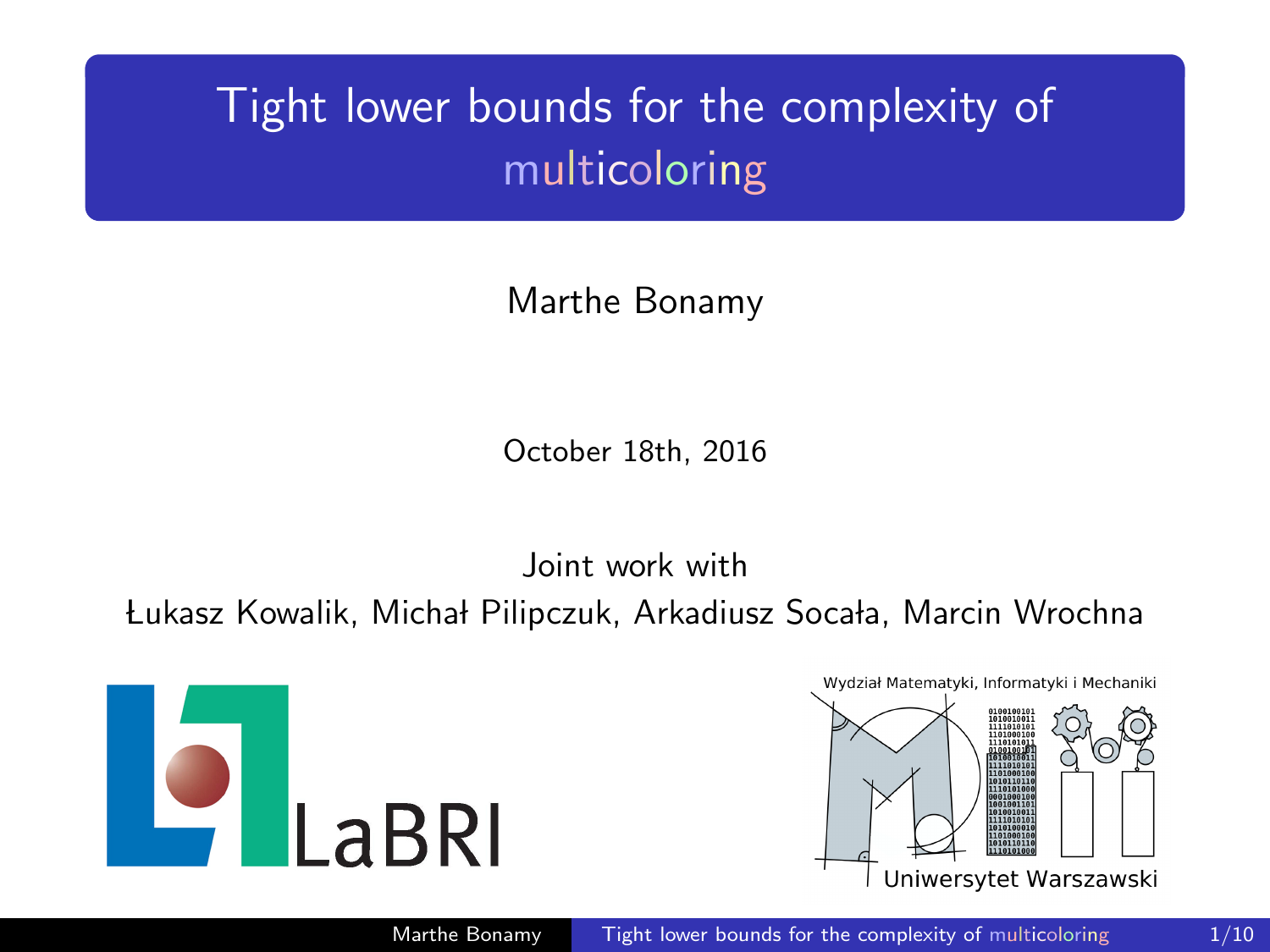## Coloring

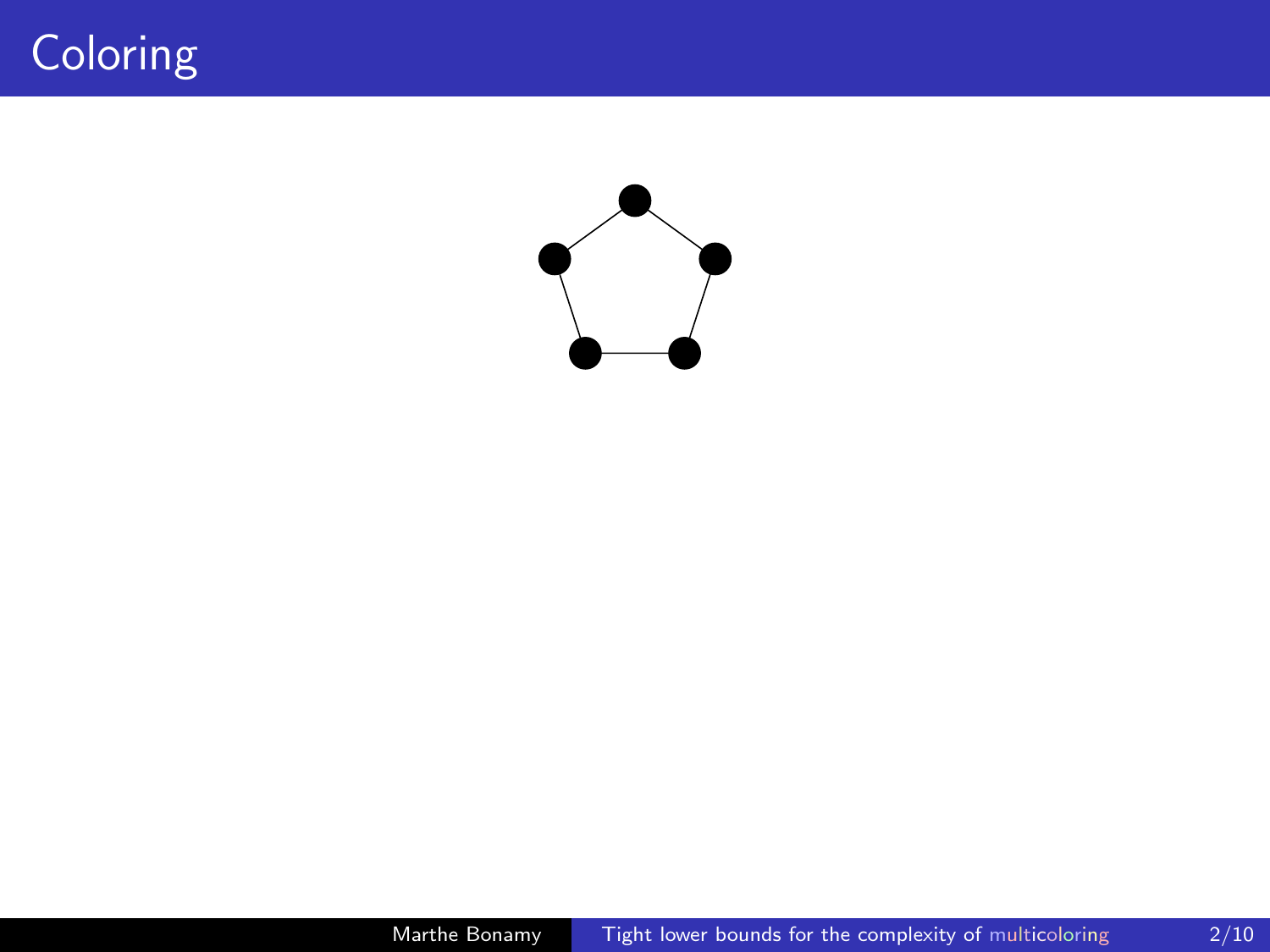## Coloring



$$
\begin{array}{ccc}\n\textcircled{c}\n & \textcircled{d} & \Rightarrow c \neq d \\
x & y\n\end{array}
$$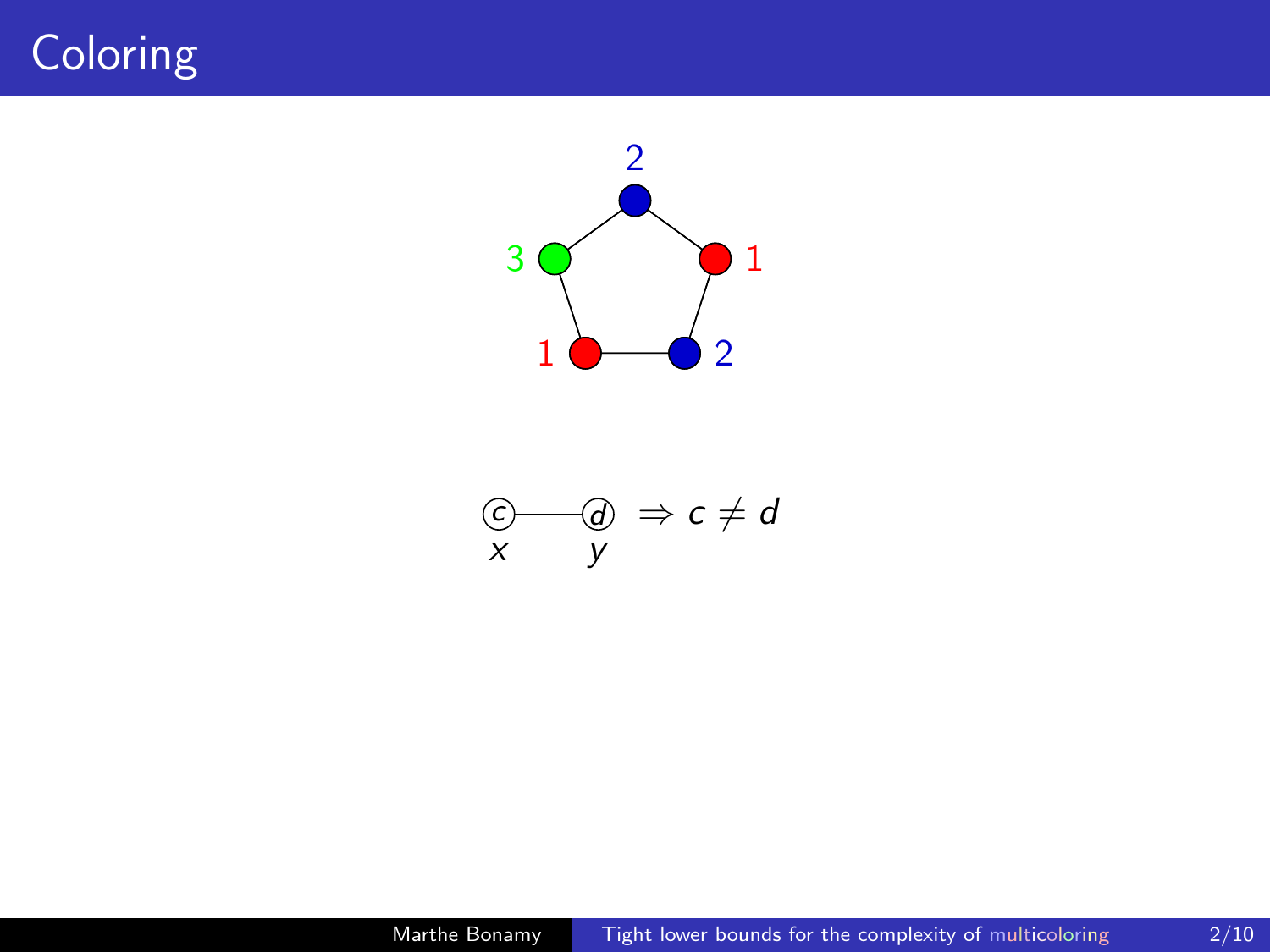



 $\chi$ : Minimum number of colors to ensure that:

$$
\begin{array}{c}\n\textcircled{c}\qquad \textcircled{d} \\
x \qquad y\n\end{array} \Rightarrow c \neq d
$$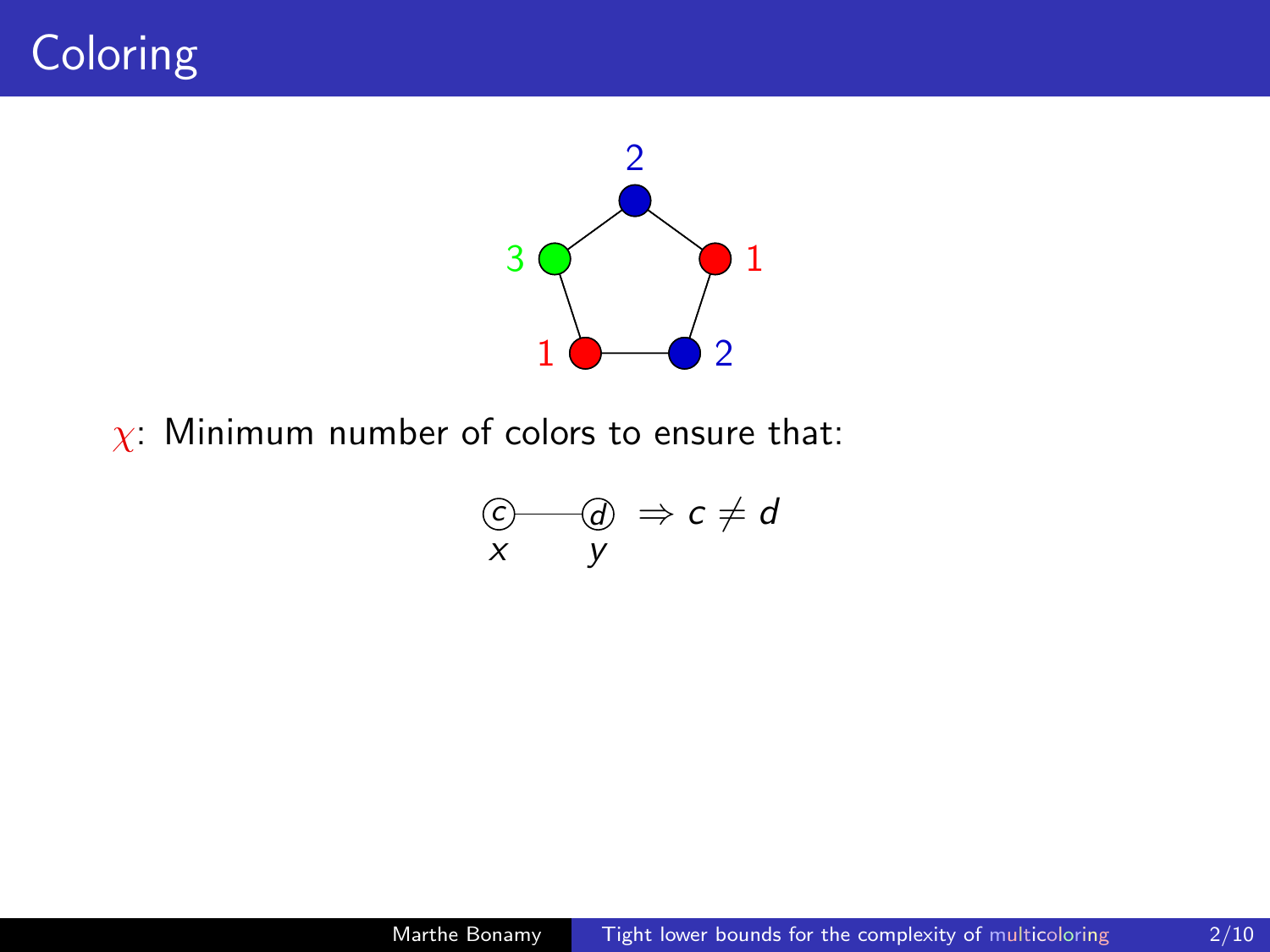

 $\chi$ : Minimum number of colors to ensure that:

i,

$$
\begin{array}{c}\n\textcircled{2}\qquad \textcircled{3}\qquad \Rightarrow c \neq d \\
x \qquad y\n\end{array}
$$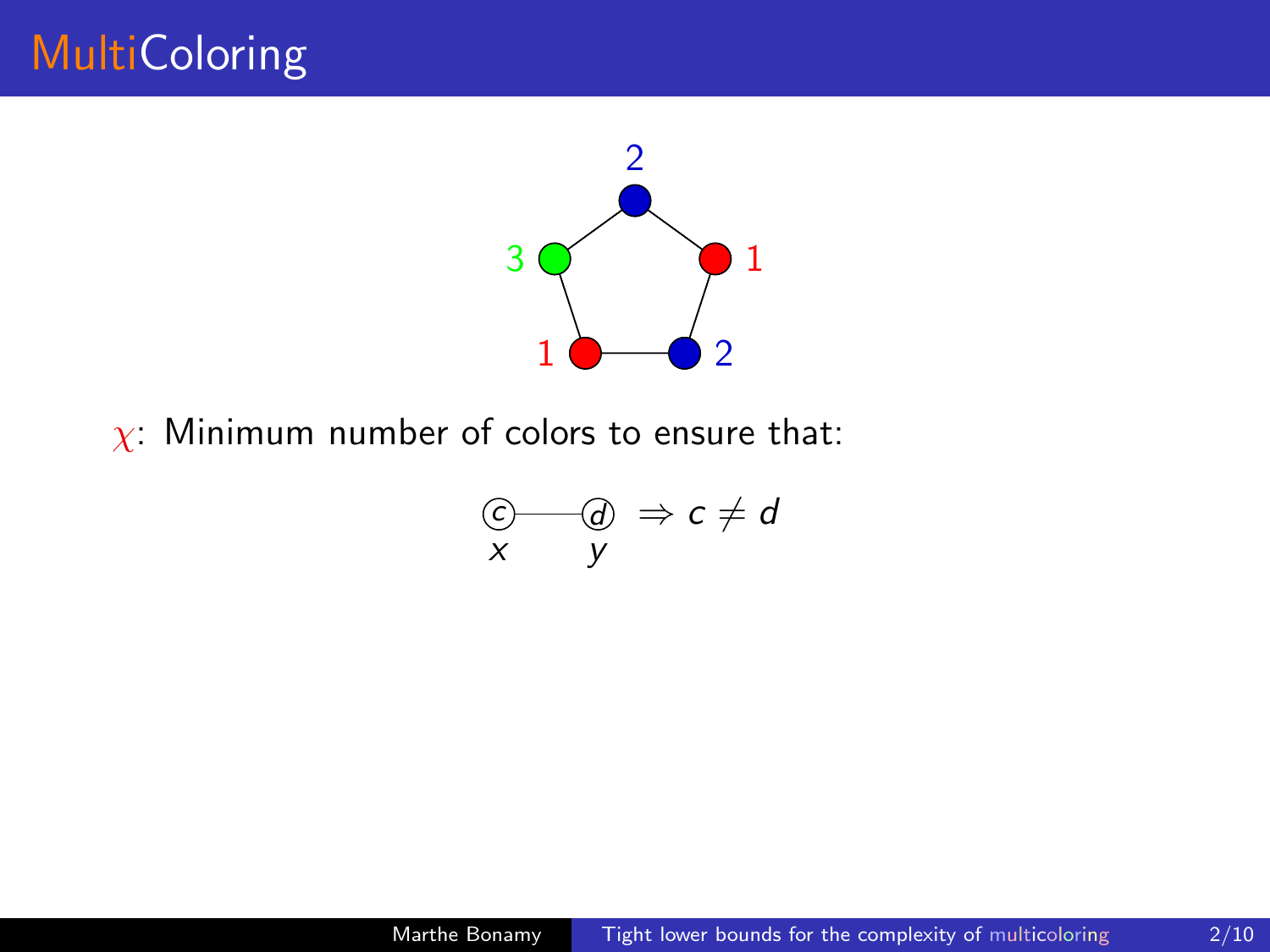

 $\chi$ : Minimum number of colors to ensure that:

i,

$$
\begin{array}{c}\n\textcircled{c}\n\\ \n\textcircled{f} & \textcircled{g} \\
\textcircled{f} & \textcircled{g} \\
\textcircled{g} & \textcircled{g} \\
\textcircled{g} & \textcircled{g} \\
\textcircled{g} & \textcircled{g} \\
\textcircled{g} & \textcircled{g} \\
\textcircled{g} & \textcircled{g} \\
\textcircled{g} & \textcircled{g} \\
\textcircled{g} & \textcircled{g} \\
\textcircled{g} & \textcircled{g} \\
\textcircled{g} & \textcircled{g} \\
\textcircled{g} & \textcircled{g} \\
\textcircled{g} & \textcircled{g} \\
\textcircled{g} & \textcircled{g} \\
\textcircled{g} & \textcircled{g} \\
\textcircled{g} & \textcircled{g} \\
\textcircled{g} & \textcircled{g} \\
\textcircled{g} & \textcircled{g} \\
\textcircled{g} & \textcircled{g} \\
\textcircled{g} & \textcircled{g} \\
\textcircled{g} & \textcircled{g} \\
\textcircled{g} & \textcircled{g} \\
\textcircled{g} & \textcircled{g} \\
\textcircled{g} & \textcircled{g} \\
\textcircled{g} & \textcircled{g} \\
\textcircled{g} & \textcircled{g} \\
\textcircled{g} & \textcircled{g} \\
\textcircled{g} & \textcircled{g} \\
\textcircled{g} & \textcircled{g} \\
\textcircled{g} & \textcircled{g} \\
\textcircled{g} & \textcircled{g} \\
\textcircled{g} & \textcircled{g} \\
\textcircled{g} & \textcircled{g} \\
\textcircled{g} & \textcircled{g} \\
\textcircled{g} & \textcircled{g} \\
\textcircled{g} & \textcircled{g} \\
\textcircled{g} & \textcircled{g} \\
\textcircled{g} & \textcircled{g} \\
\textcircled{g} & \textcircled{g} \\
\textcircled{g} & \textcircled{g} \\
\textcircled{g} & \textcircled{g} \\
\textcircled{g} & \textcircled{g} \\
\textcircled{g} & \textcircled{g} \\
\textcircled{g} & \textcircled{g} \\
\textcircled{g} & \textcircled{g} \\
\textcircled{g} & \textcircled{g} \\
\textcircled{
$$

$$
\bigodot_{X} \widehat{D} \Rightarrow \begin{cases} |C| = b \\ |D| = b \\ C \cap D = \emptyset \end{cases}
$$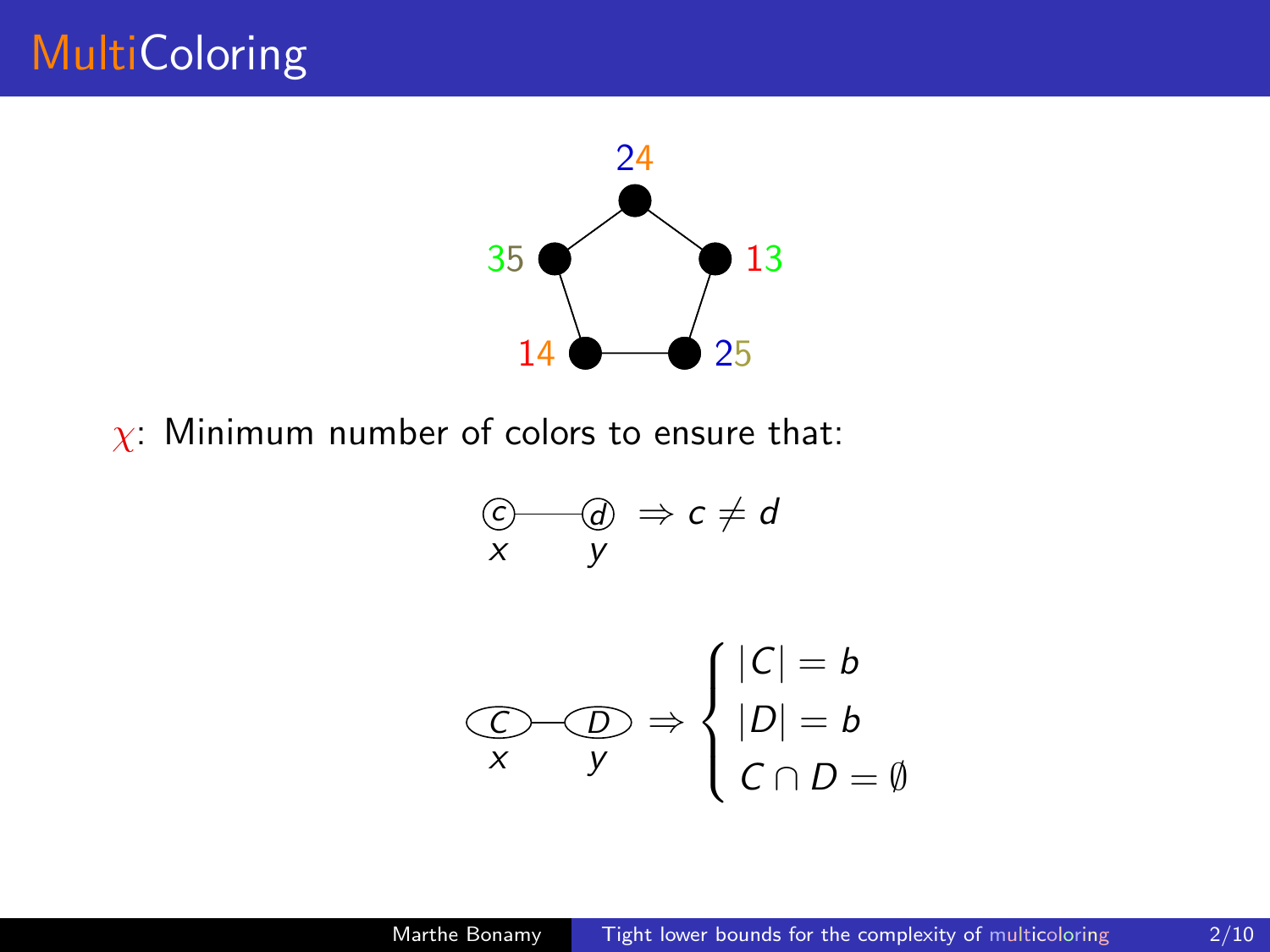

 $\chi$ : Minimum number of colors to ensure that:

$$
\begin{array}{c}\n\textcircled{c}\n\textcircled{d} & \Rightarrow c \neq d \\
x & y\n\end{array}
$$

 $\chi_b$ : Minimum number of colors to ensure that:

$$
\bigodot_{X} \widehat{D} \implies \begin{cases} |C| = b \\ |D| = b \\ C \cap D = \emptyset \end{cases}
$$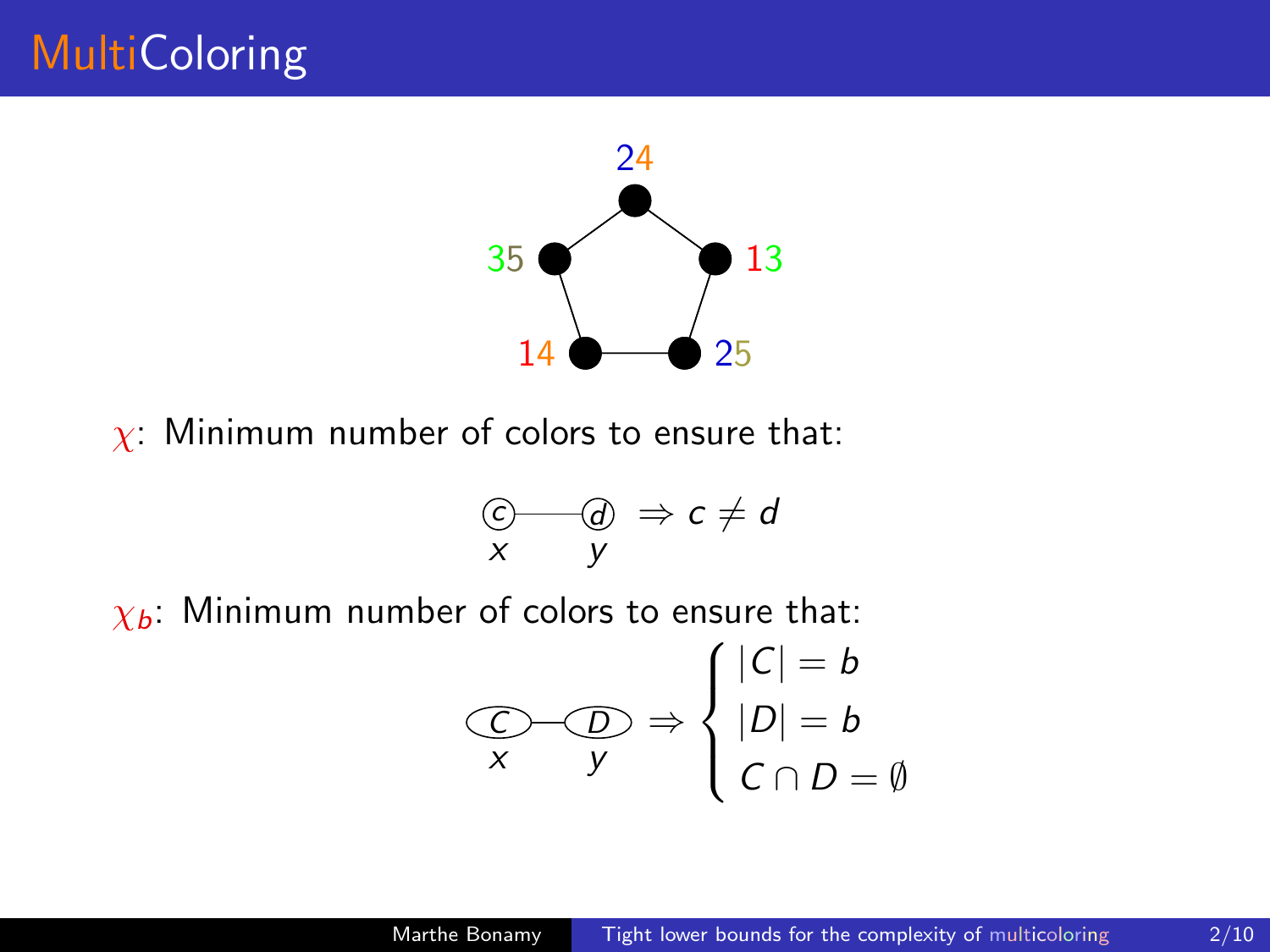

 $\chi$ : Minimum number of colors to ensure that:

$$
\begin{array}{c}\n\textcircled{c}\n\textcircled{d} & \Rightarrow c \neq d \\
x & y\n\end{array}
$$

 $\chi_b$ : Minimum number of colors to ensure that:

$$
\frac{C}{\sqrt{D}} \Rightarrow \begin{cases} |C| = b \\ |D| = b \\ C \cap D = \emptyset \end{cases}
$$
  
 
$$
\boxed{\lim_{b \to \infty} \frac{\chi_b}{b} = \chi_f}
$$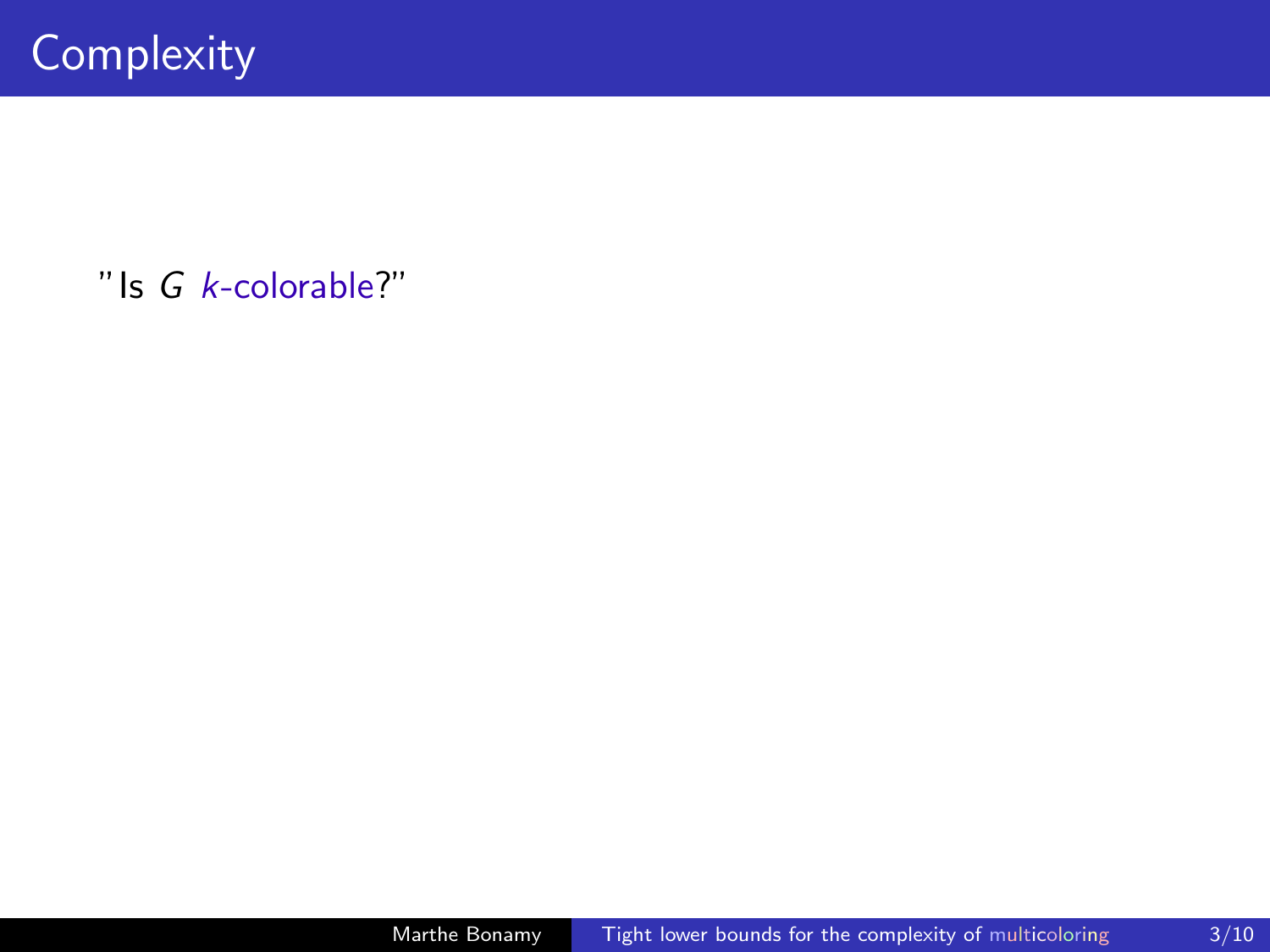•  $k \leq 1$ : Easy  $\checkmark$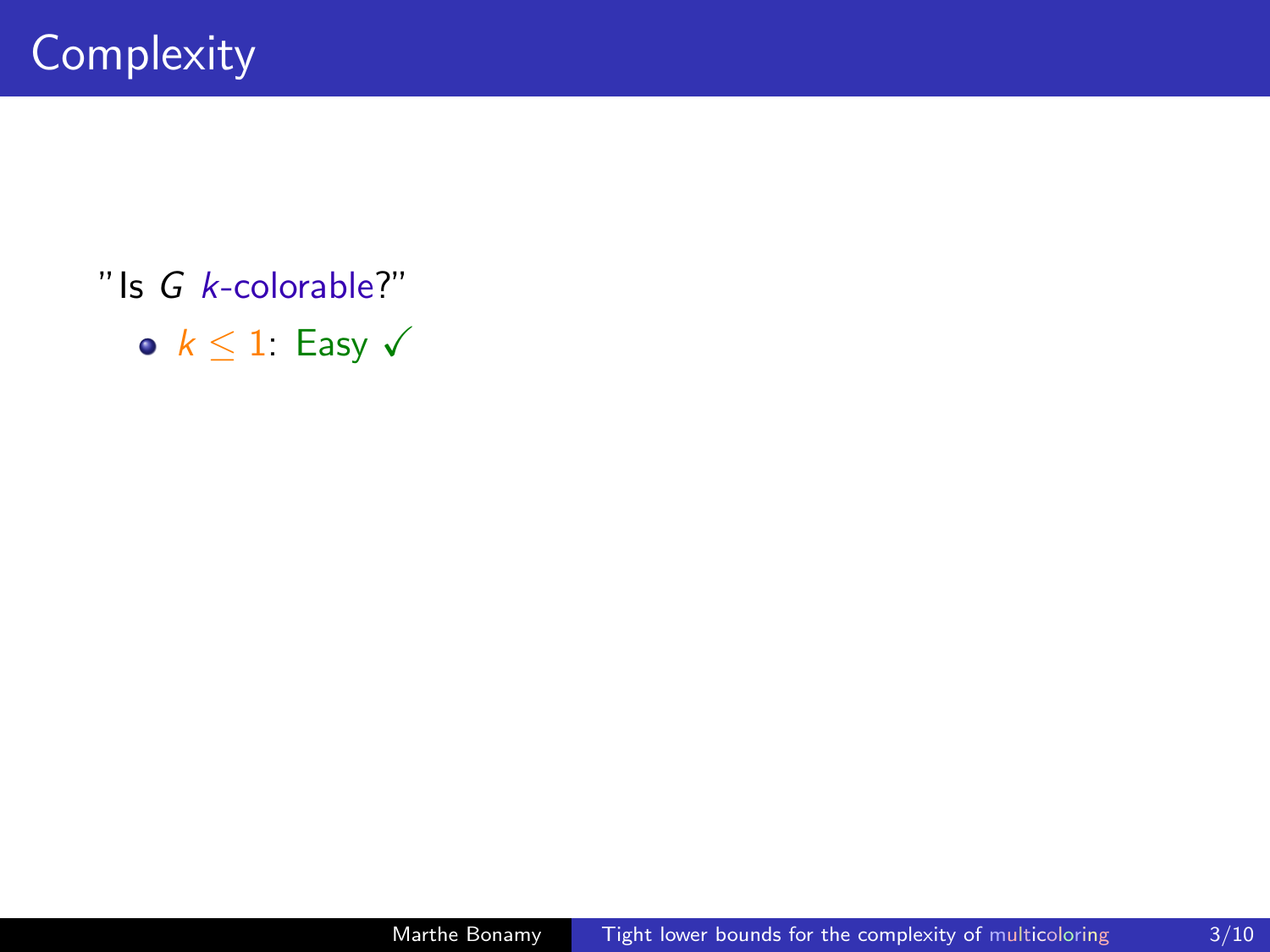- $k \leq 1$ : Easy  $\checkmark$
- $k = 2$ : Easy  $\sqrt{ }$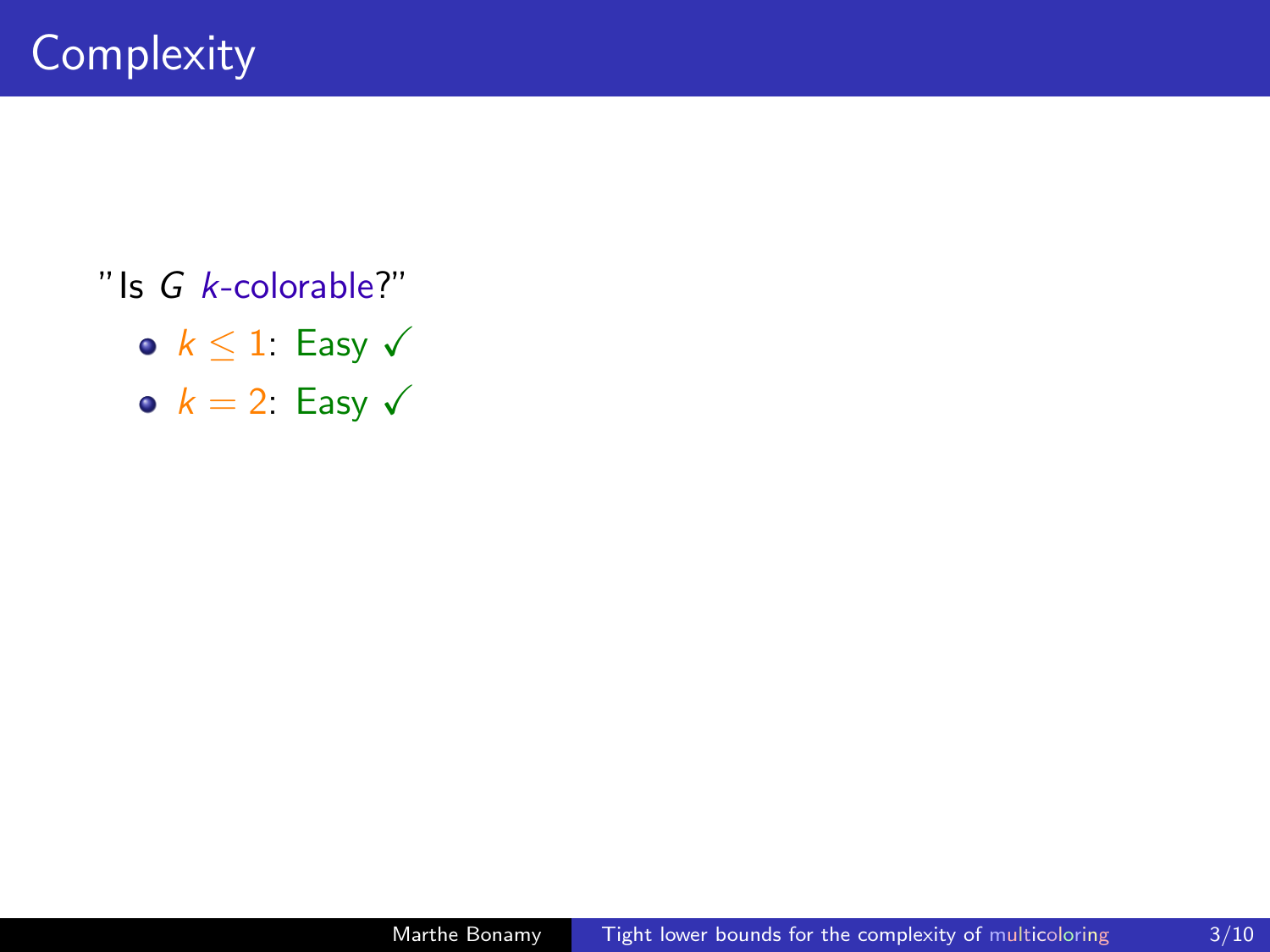- $k < 1$ : Easy  $\sqrt{ }$
- $k = 2$ : Easy  $\sqrt{ }$
- $k > 3$ : NP-hard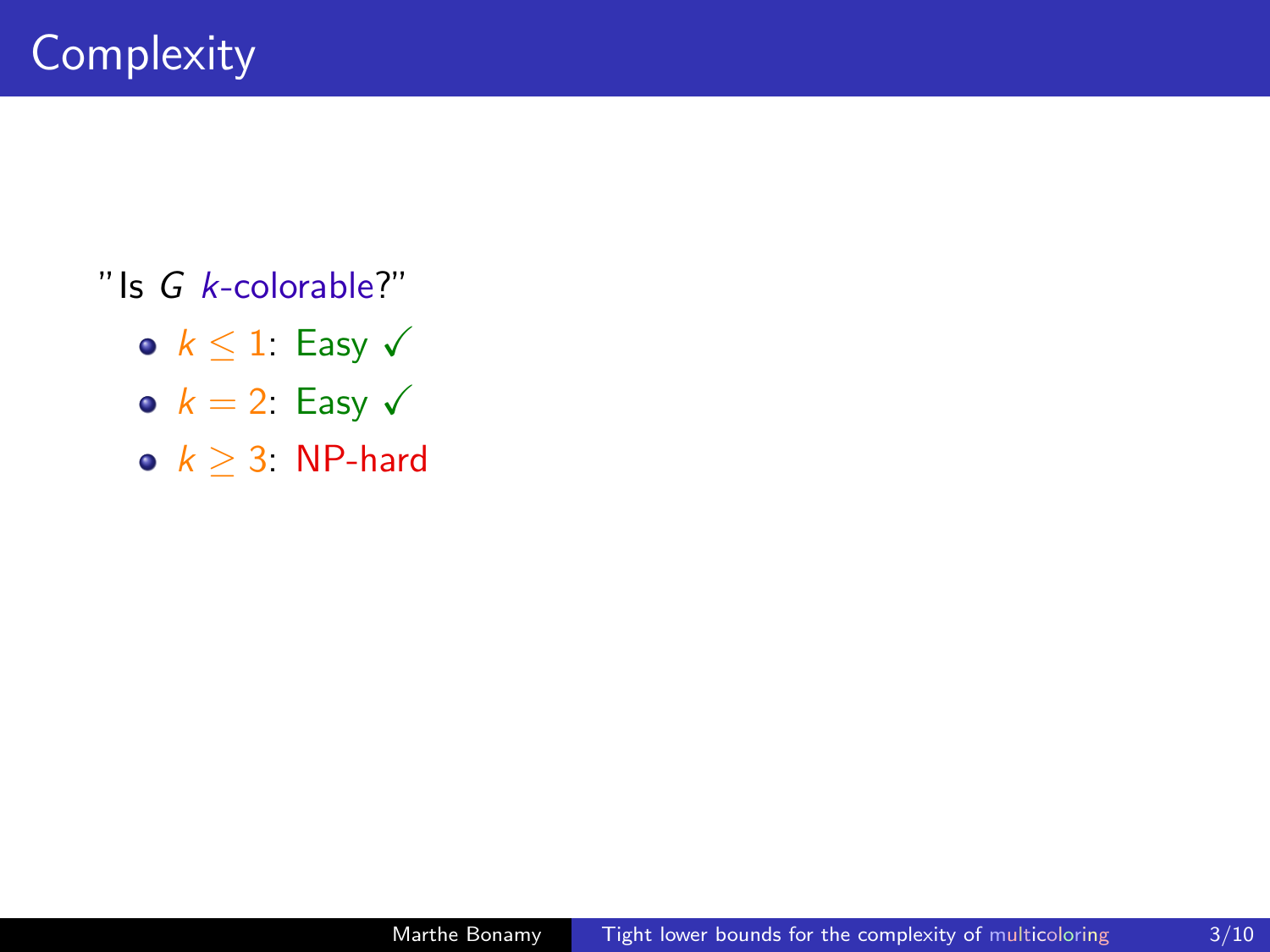- $k < 1$ : Easy  $\sqrt{ }$
- $k = 2$ : Easy  $\sqrt{ }$
- $k > 3$ : NP-hard

"Is  $G$  a: b-colorable?"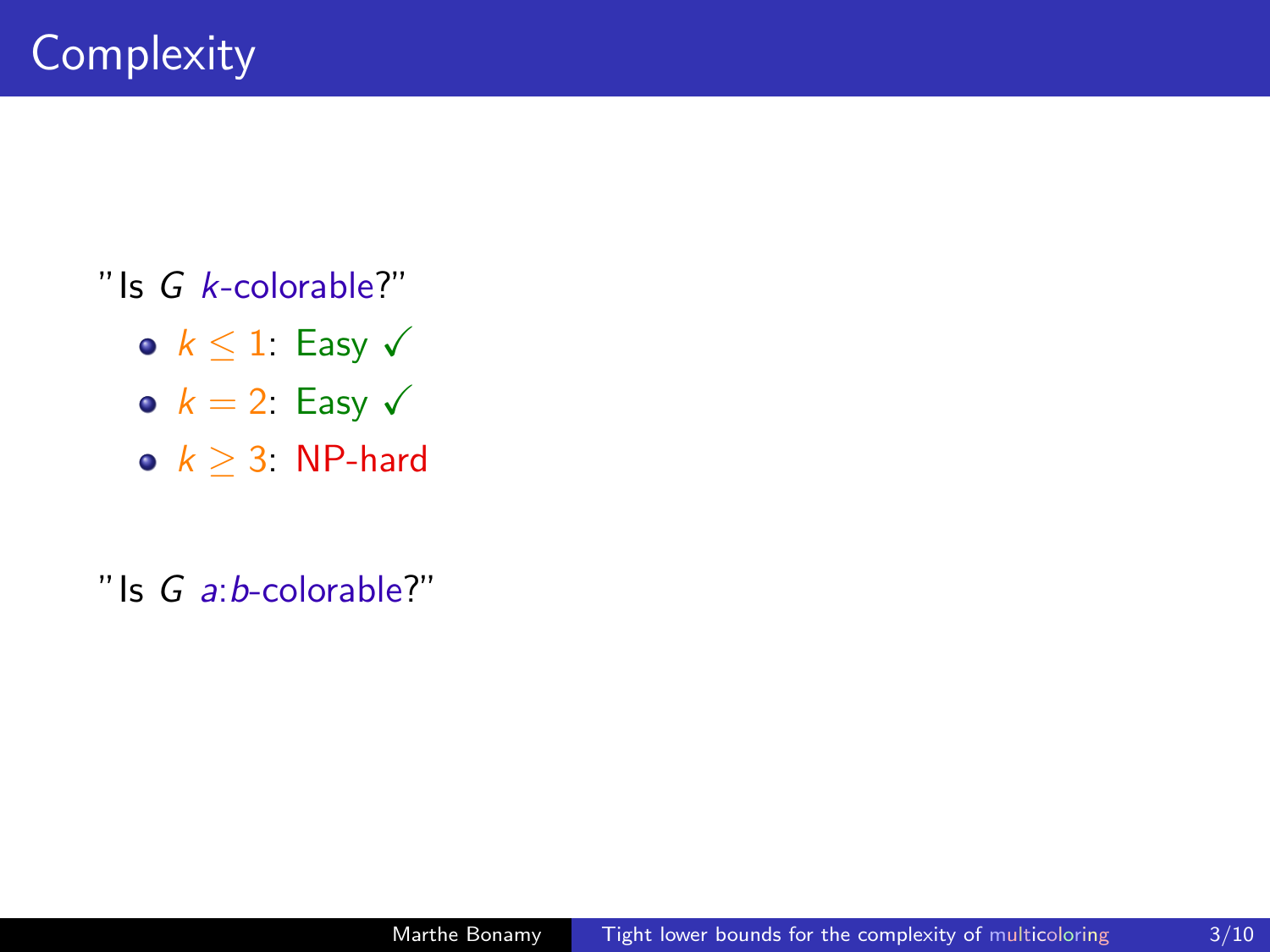- $k < 1$ : Easy  $\sqrt{ }$
- $k = 2$ : Easy  $\sqrt{ }$
- $k > 3$ : NP-hard

"Is  $G$  a: b-colorable?"

•  $a < 2b$ : Easy  $\sqrt{ }$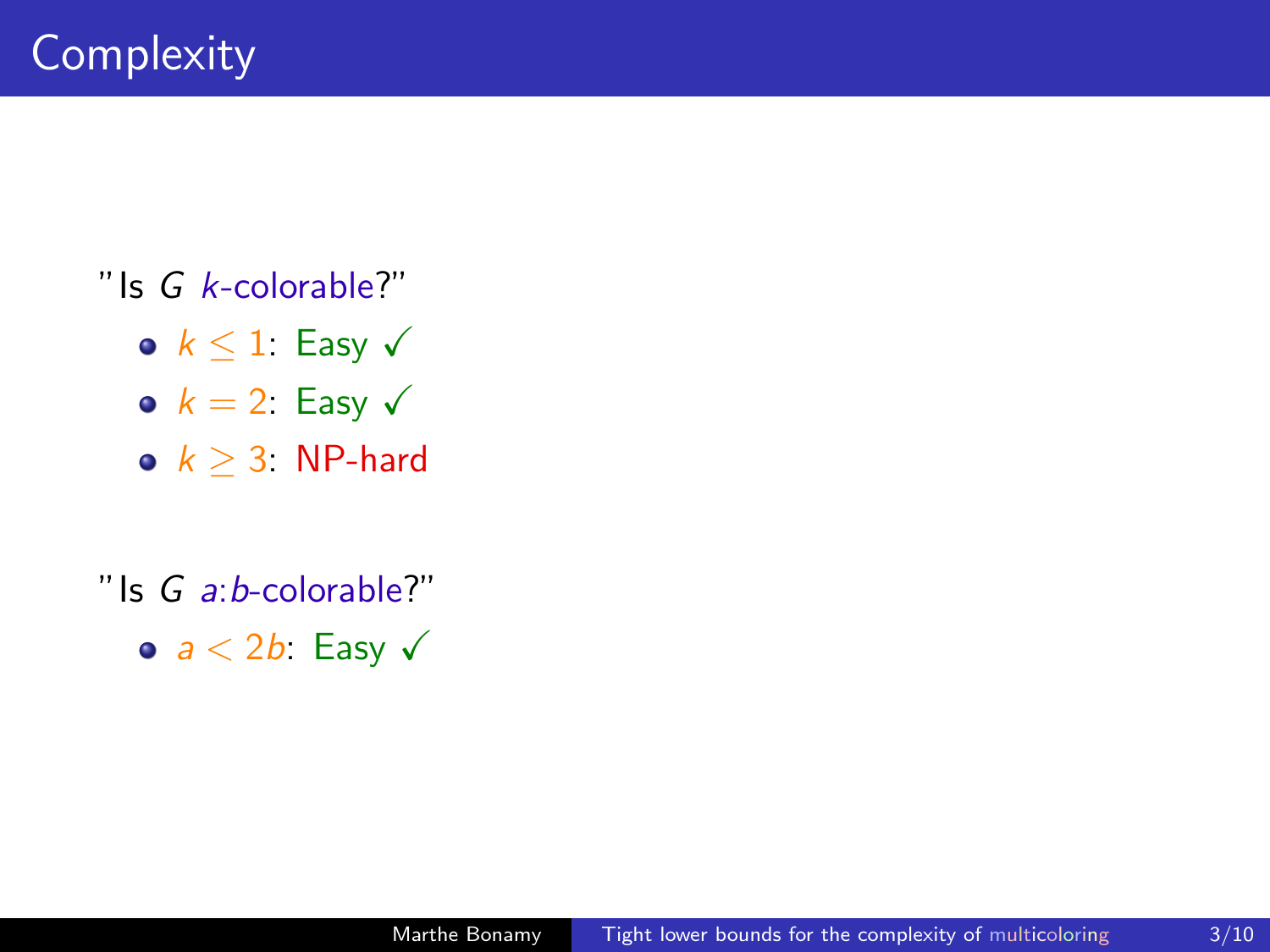- $k < 1$ : Easy  $\sqrt{ }$
- $k = 2$ : Easy  $\sqrt{ }$
- $k > 3$ : NP-hard

"Is  $G$  a: b-colorable?"

- $a < 2b$ : Easy  $\sqrt{ }$
- $a = 2b$ : Easy  $\sqrt{ }$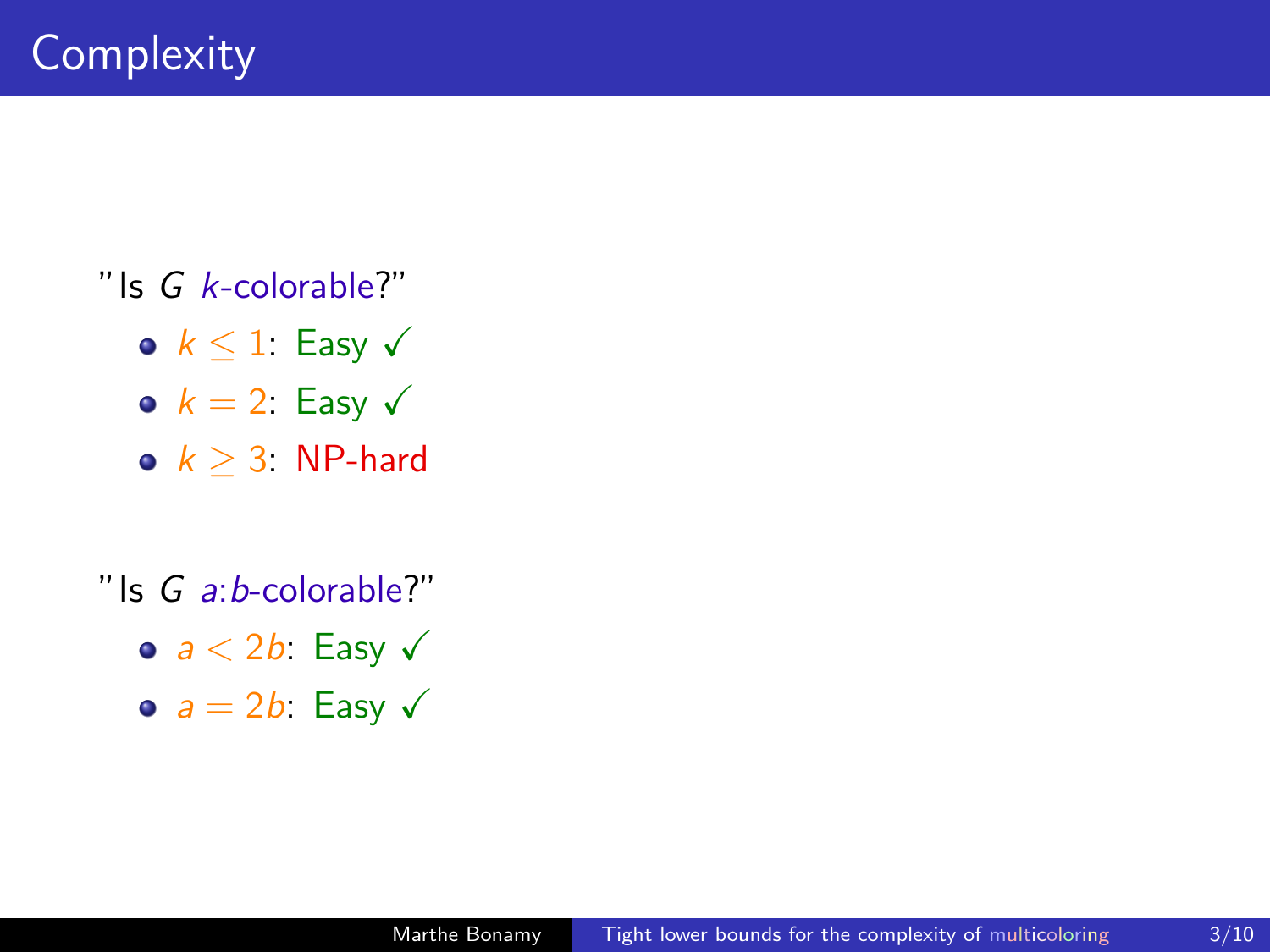- $k < 1$ : Easy  $\sqrt{ }$
- $k = 2$ : Easy  $\sqrt{ }$
- $k > 3$ . NP-hard

"Is  $G$  a: b-colorable?"

- $a < 2b$ : Easy  $\sqrt{ }$
- $\bullet$   $a = 2b$ : Easy  $\checkmark$
- $\bullet$  a > 2b + 1: NP-hard (Hell, Nešetril '90)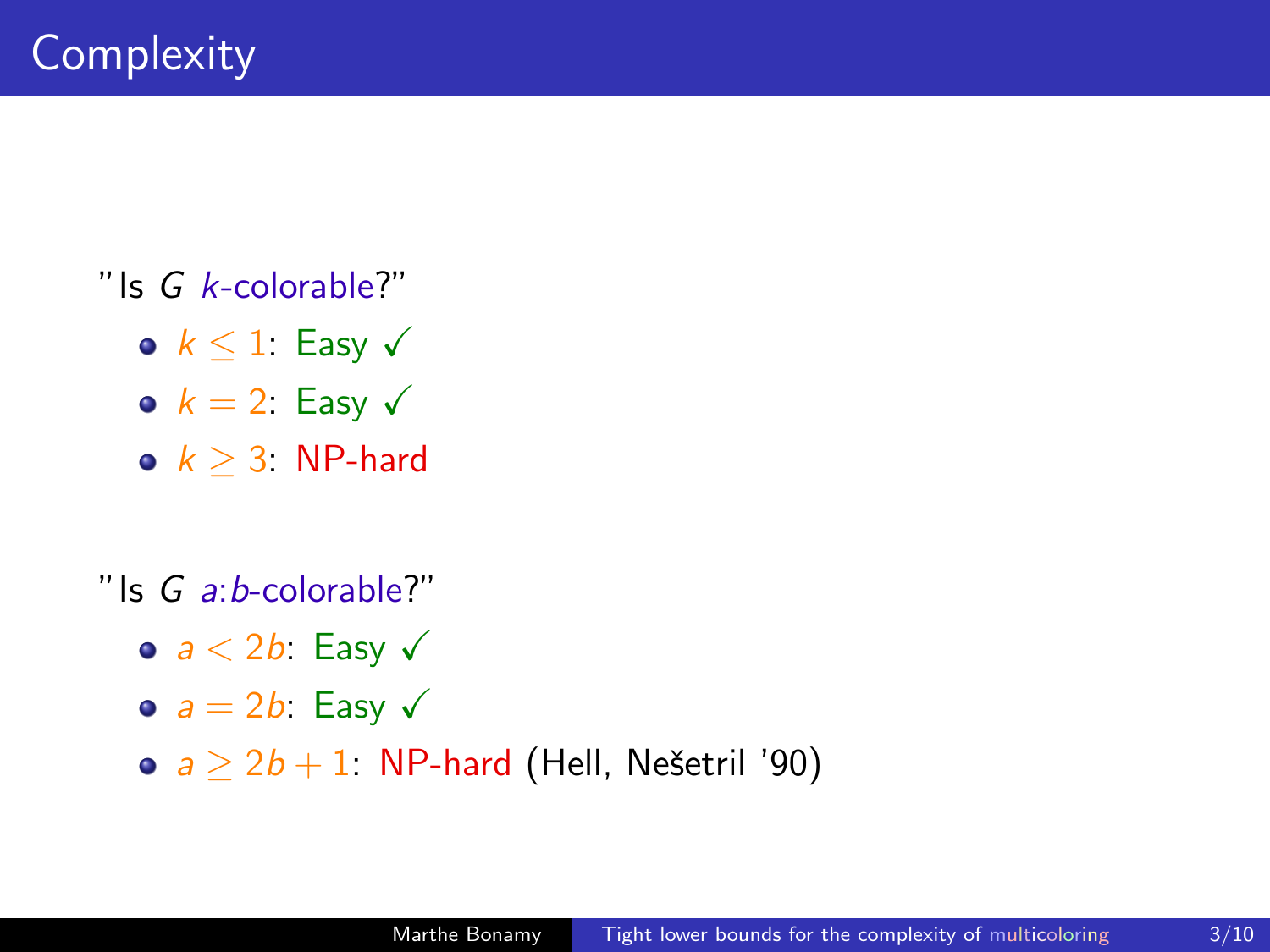### NP-hard? :(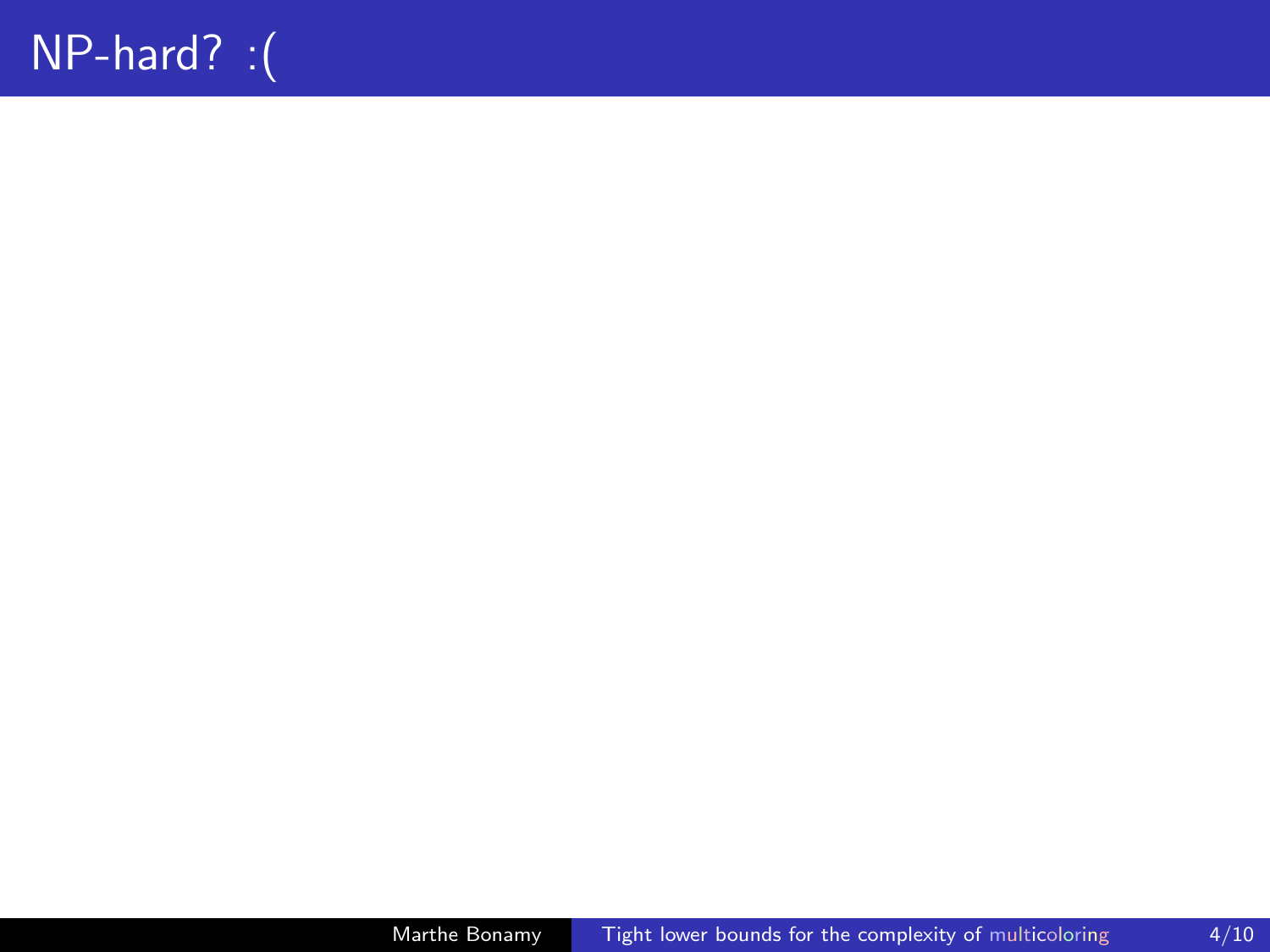#### Exponential Time Hypothesis (Impagliazzo, Paturi '99)

There is  $\epsilon > 0$  such that 3-SAT cannot be solved in  $\mathcal{O}^*(2^{\epsilon \cdot n})$ time.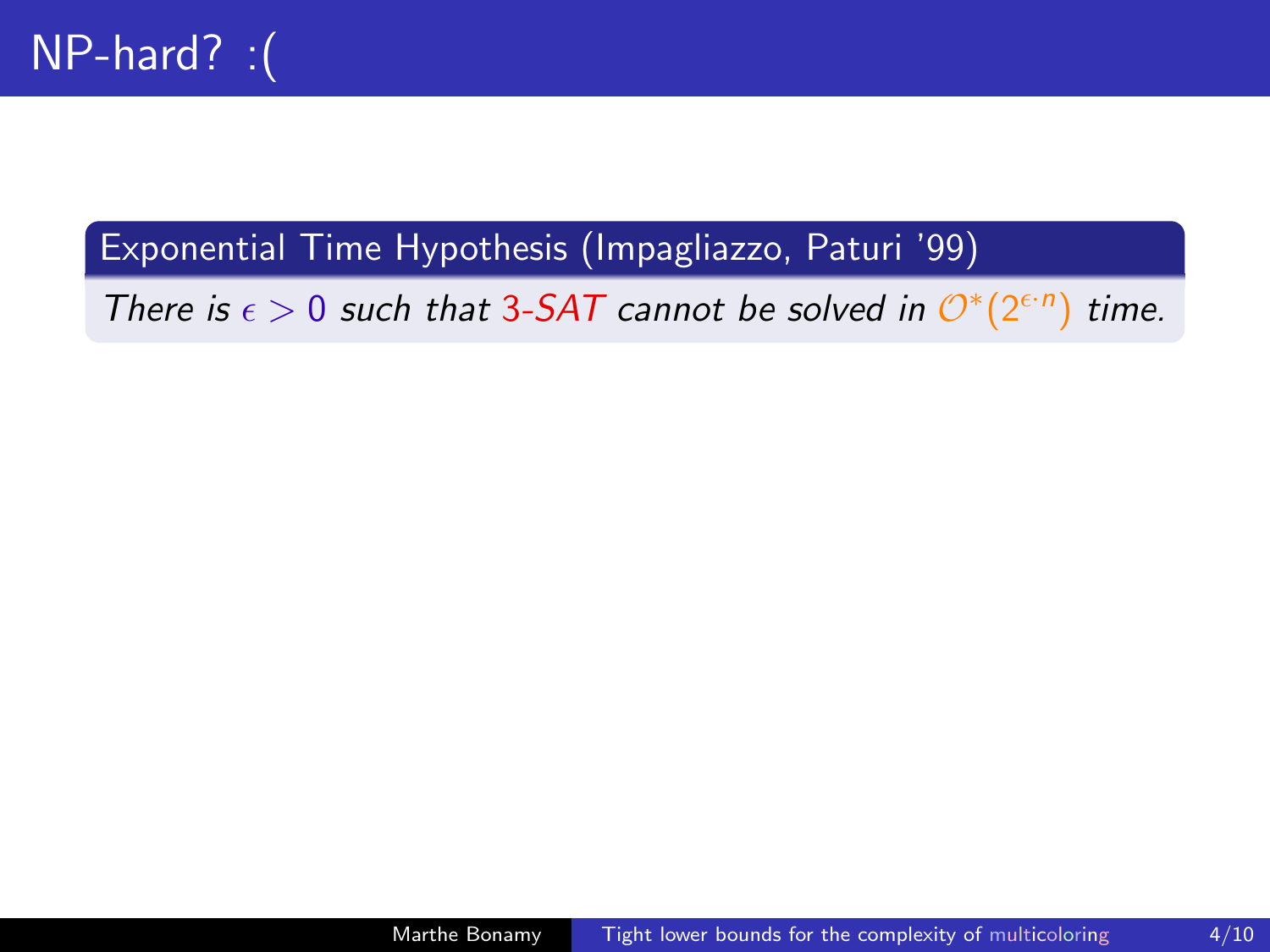Exponential Time Hypothesis (Impagliazzo, Paturi '99)

There is  $\epsilon > 0$  such that 3-SAT cannot be solved in  $\mathcal{O}^*(2^{\epsilon \cdot n})$ ) time.

#### Theorem (Dell, Husfeldt, Wahlén '10)

For any  $k > 3$ , there is  $\alpha > 0$  such that k-Coloring cannot be solved in  $\mathcal{O}^*(2^{\alpha \cdot n})$  time unless ETH fails.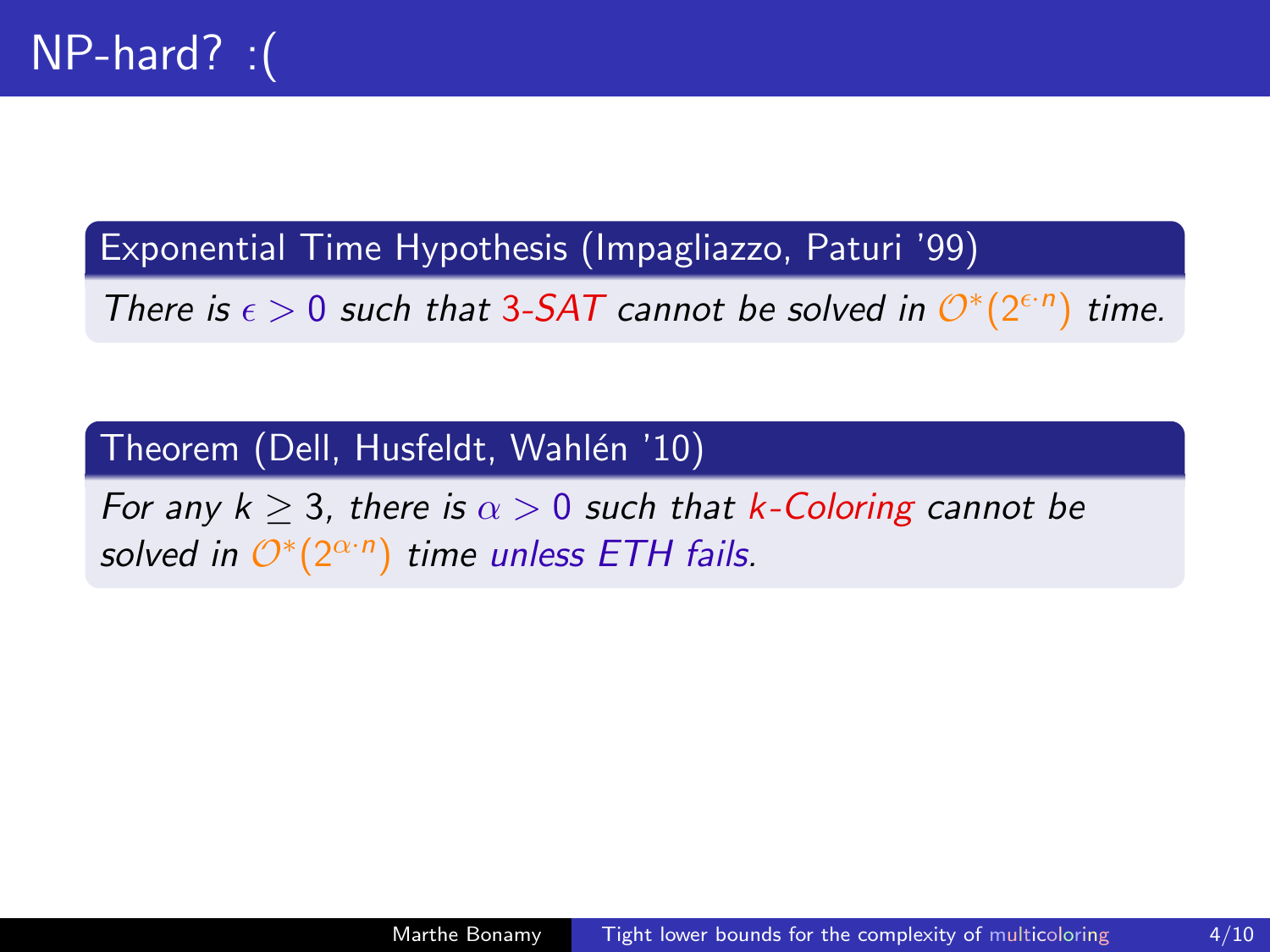Exponential Time Hypothesis (Impagliazzo, Paturi '99)

There is  $\epsilon > 0$  such that 3-SAT cannot be solved in  $\mathcal{O}^*(2^{\epsilon \cdot n})$ ) time.

#### Theorem (Dell, Husfeldt, Wahlén '10)

For any  $k > 3$ , there is  $\alpha > 0$  such that k-Coloring cannot be solved in  $\mathcal{O}^*(2^{\alpha \cdot n})$  time unless ETH fails.

#### Theorem (Björklund, Husfeldt '06)

k-Coloring can be solved in  $\mathcal{O}^*(2^n)$  time.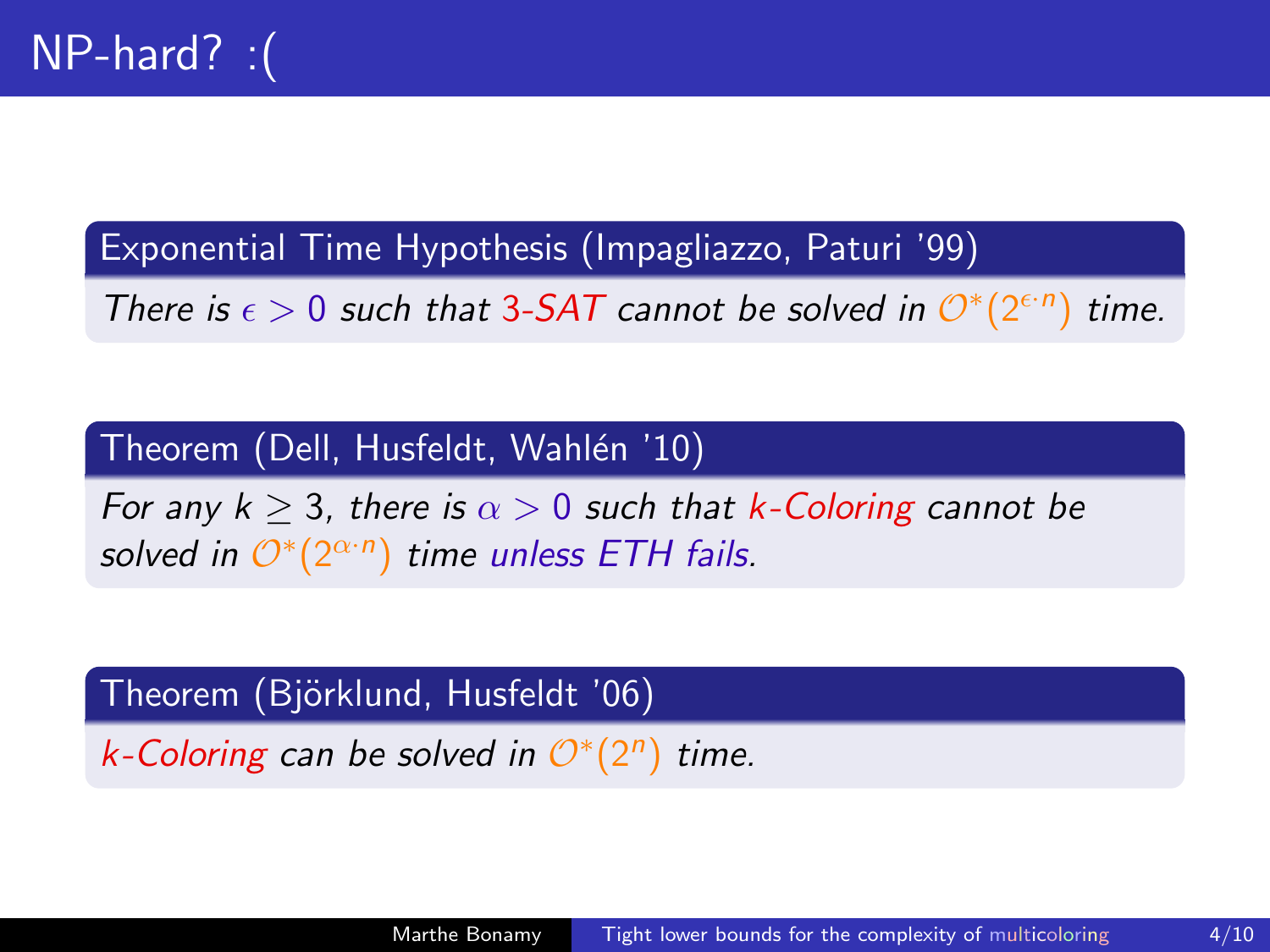#### Theorem (Nederlof '08)

a:b-Coloring can be solved in  $\mathcal{O}^{*}((b+1)^{n})$  time.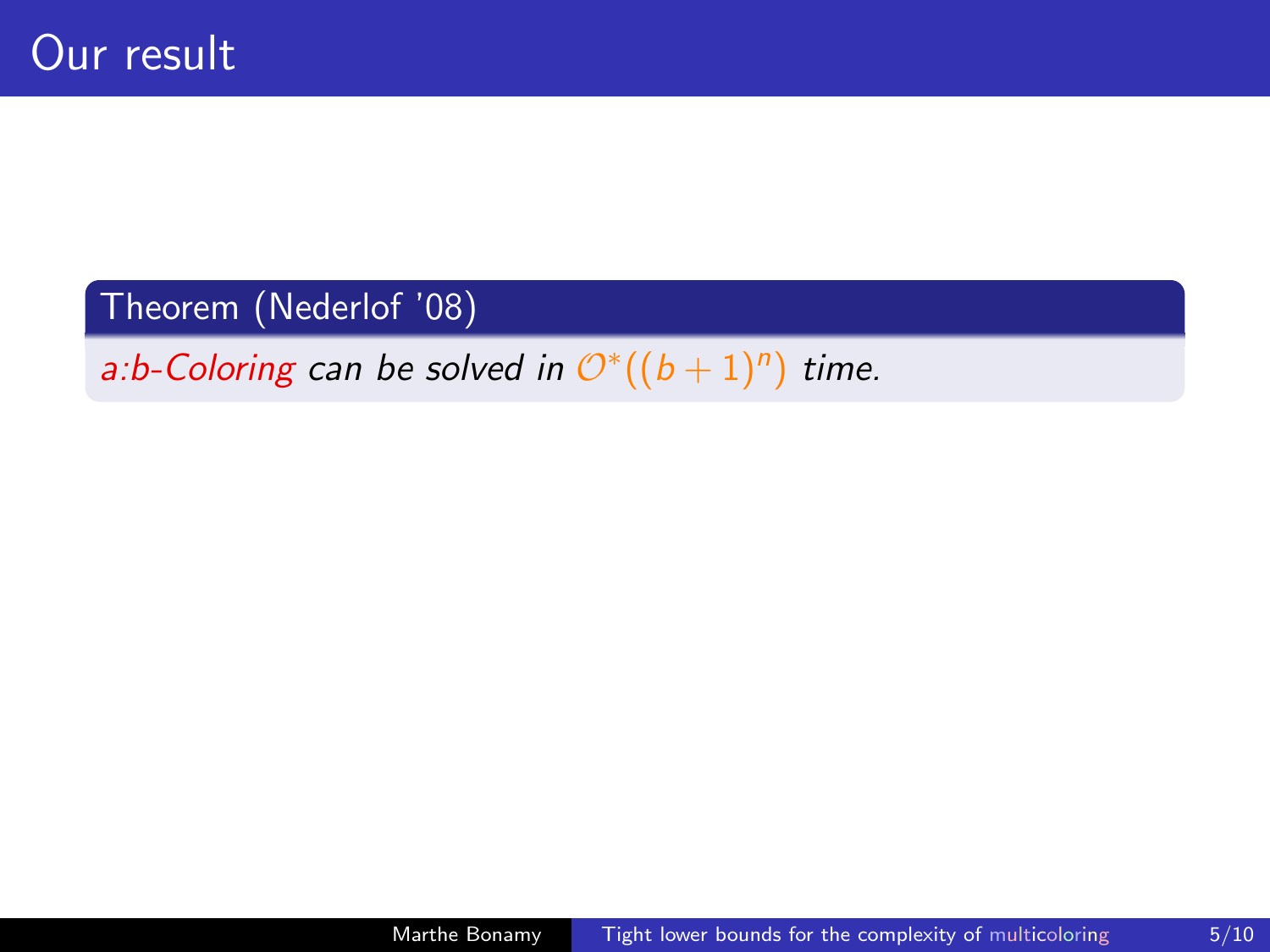#### Theorem (Nederlof '08)

a:b-Coloring can be solved in  $\mathcal{O}^{*}((b+1)^{n})$  time.

#### Theorem (B., Kowalik, Pilipczuk, Socała, Wrochna '16)

**There is**  $\alpha > 0$  **such that**, for appropriate ranges of values, a:b-Coloring cannot be solved in  $\mathcal{O}^{*}((b+1)^{\alpha \cdot n})$  time unless ETH fails.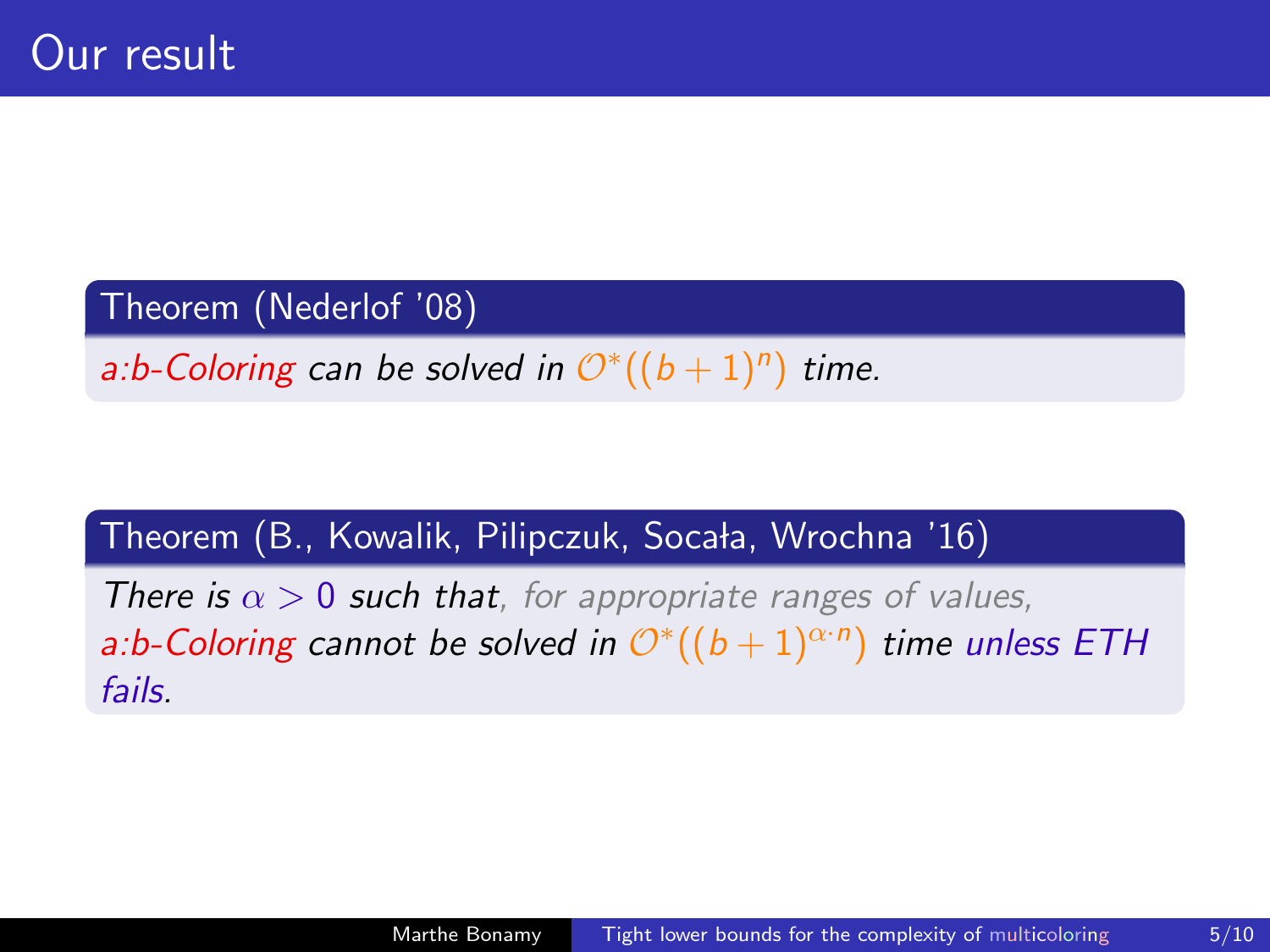Fix a, b.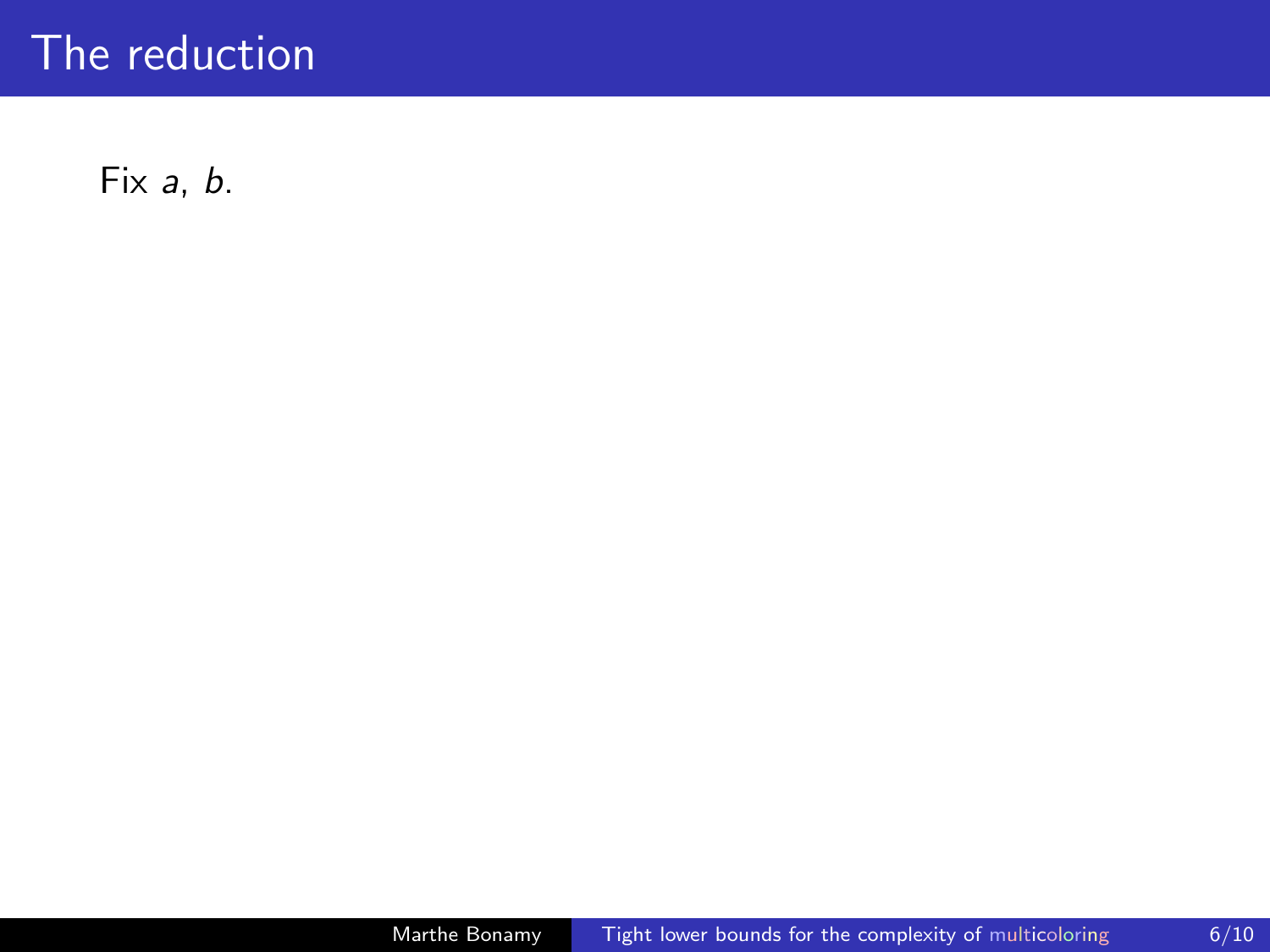Fix a, b. Main idea: compress an instance  $\phi$  of 3-SAT on n variables and m clauses into the  $a:b$ -coloring of a graph G on  $O(\frac{m+n}{\log b})$  $\frac{m+n}{\log b}$ ) vertices.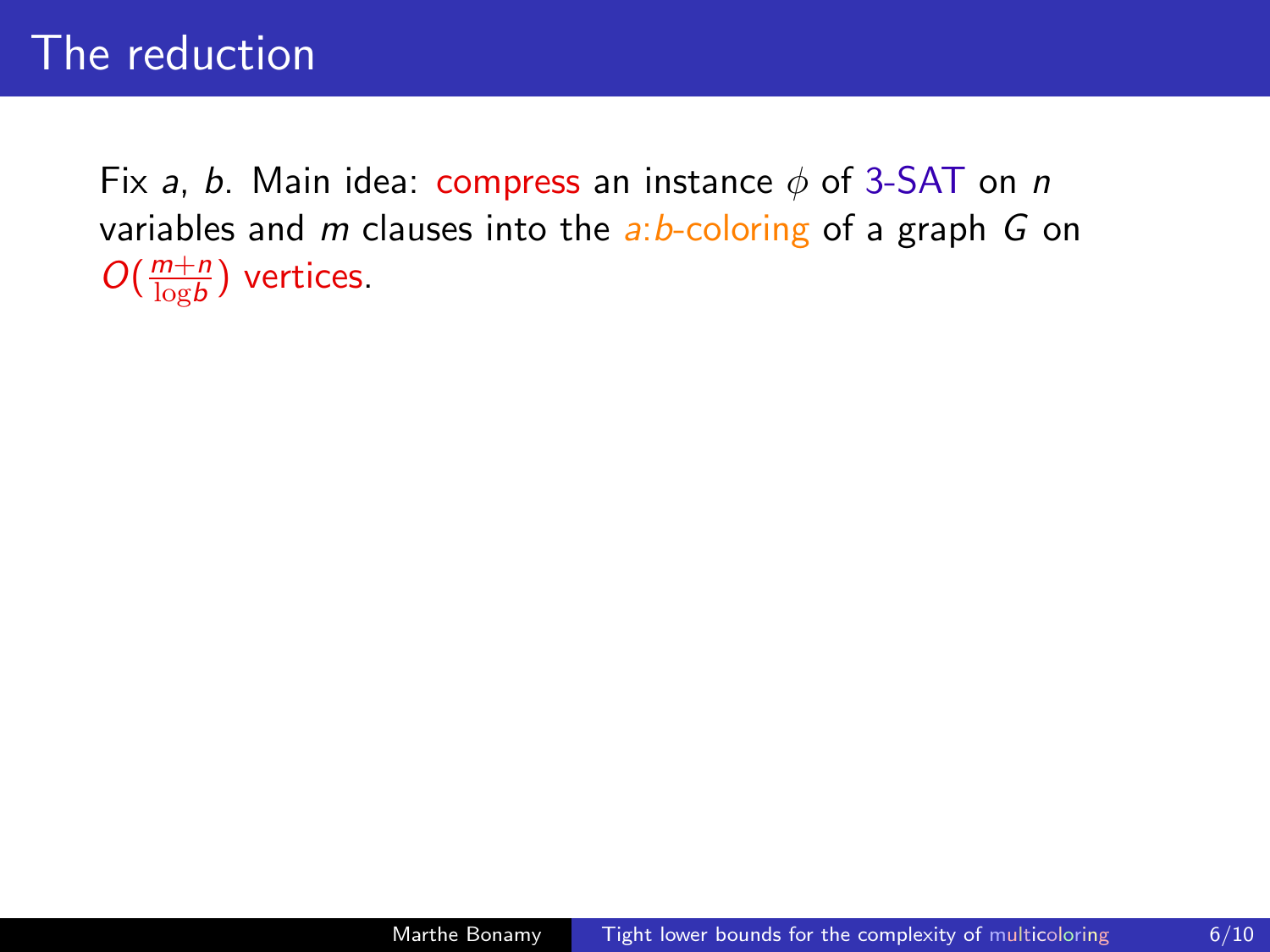Fix a, b. Main idea: compress an instance  $\phi$  of 3-SAT on n variables and m clauses into the  $a:b$ -coloring of a graph G on  $O(\frac{m+n}{\log b})$  $\frac{m+n}{\log b}$ ) vertices.

Sparsification Lemma (Tovey '84)

We can assume that in  $\phi$ , every variable belongs to at most 4 clauses.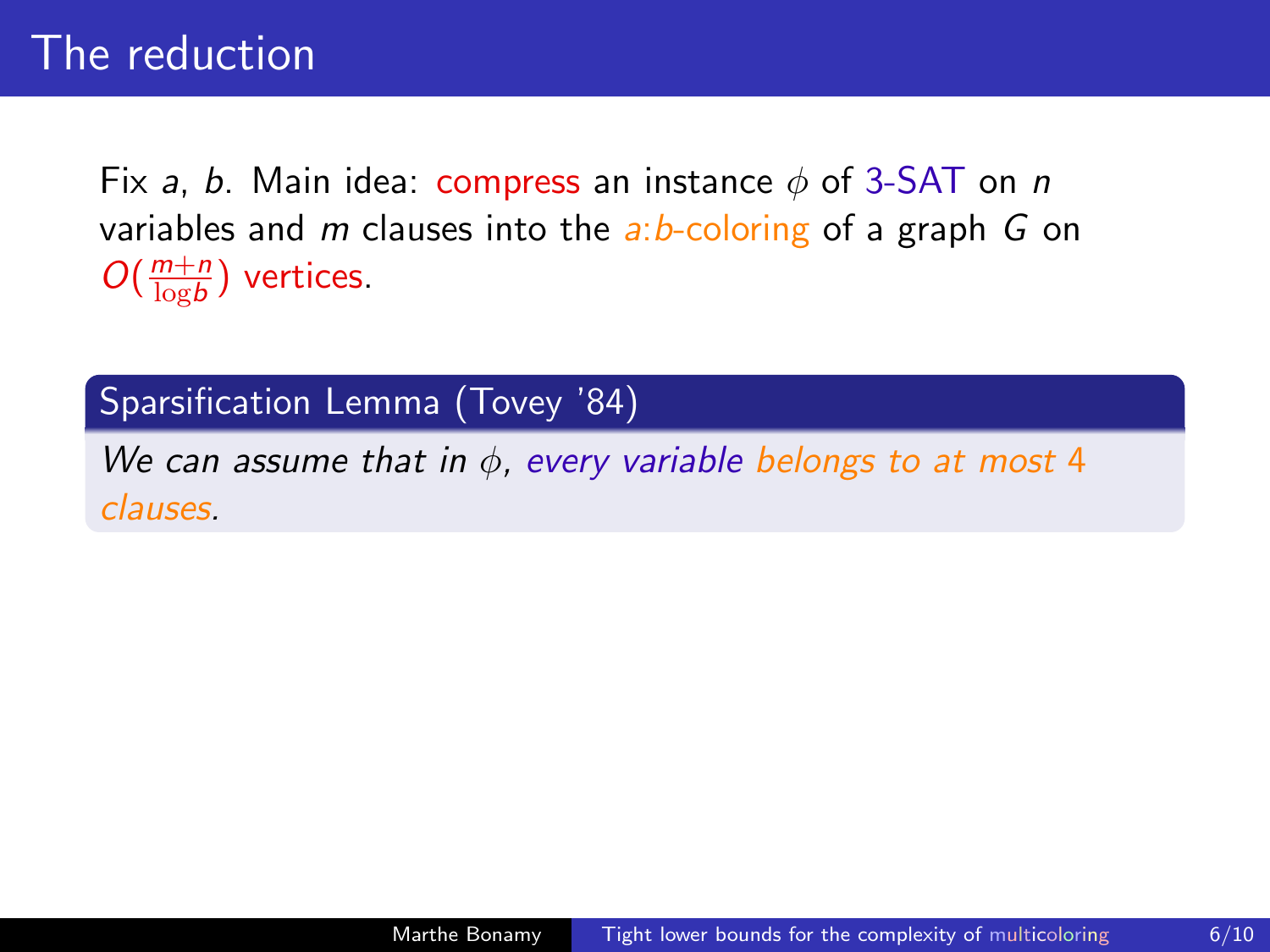Fix a, b. Main idea: compress an instance  $\phi$  of 3-SAT on n variables and m clauses into the  $a:b$ -coloring of a graph G on  $O(\frac{m+n}{\log b})$  $\frac{m+n}{\log b}$ ) vertices.

Sparsification Lemma (Tovey '84)

We can assume that in  $\phi$ , every variable belongs to at most 4 clauses.

We can also relax a:b-coloring: every vertex is assigned

- an integer  $\in \{1, \ldots, b\}$  (number of colors to receive) and
- a subset of  $\{1, \ldots, a\}$  (colors it's allowed to take).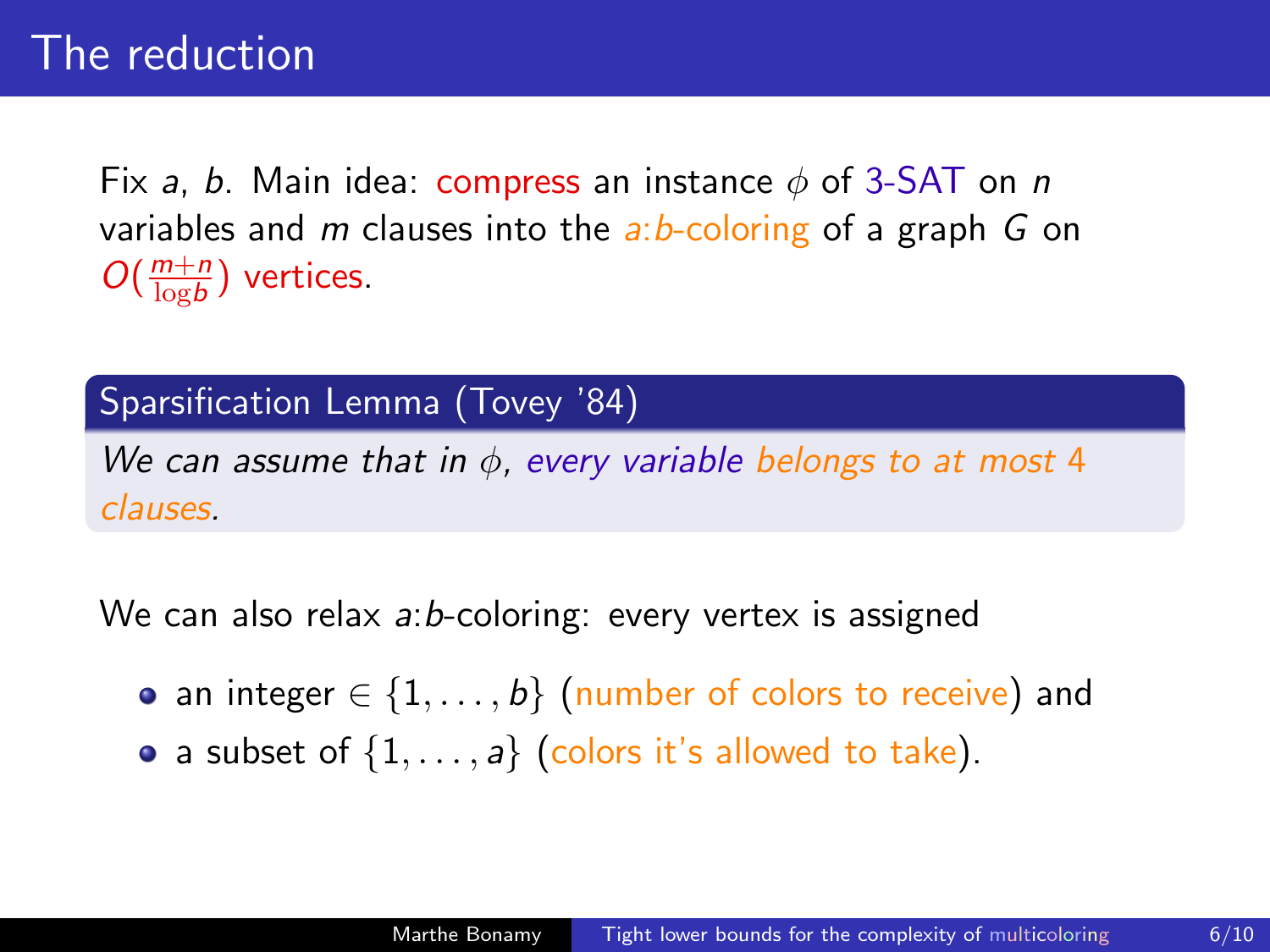$v_1, \ldots, v_n$ : variables of  $\phi$ .  $c_1, \ldots, c_m$ : clauses of  $\phi$ .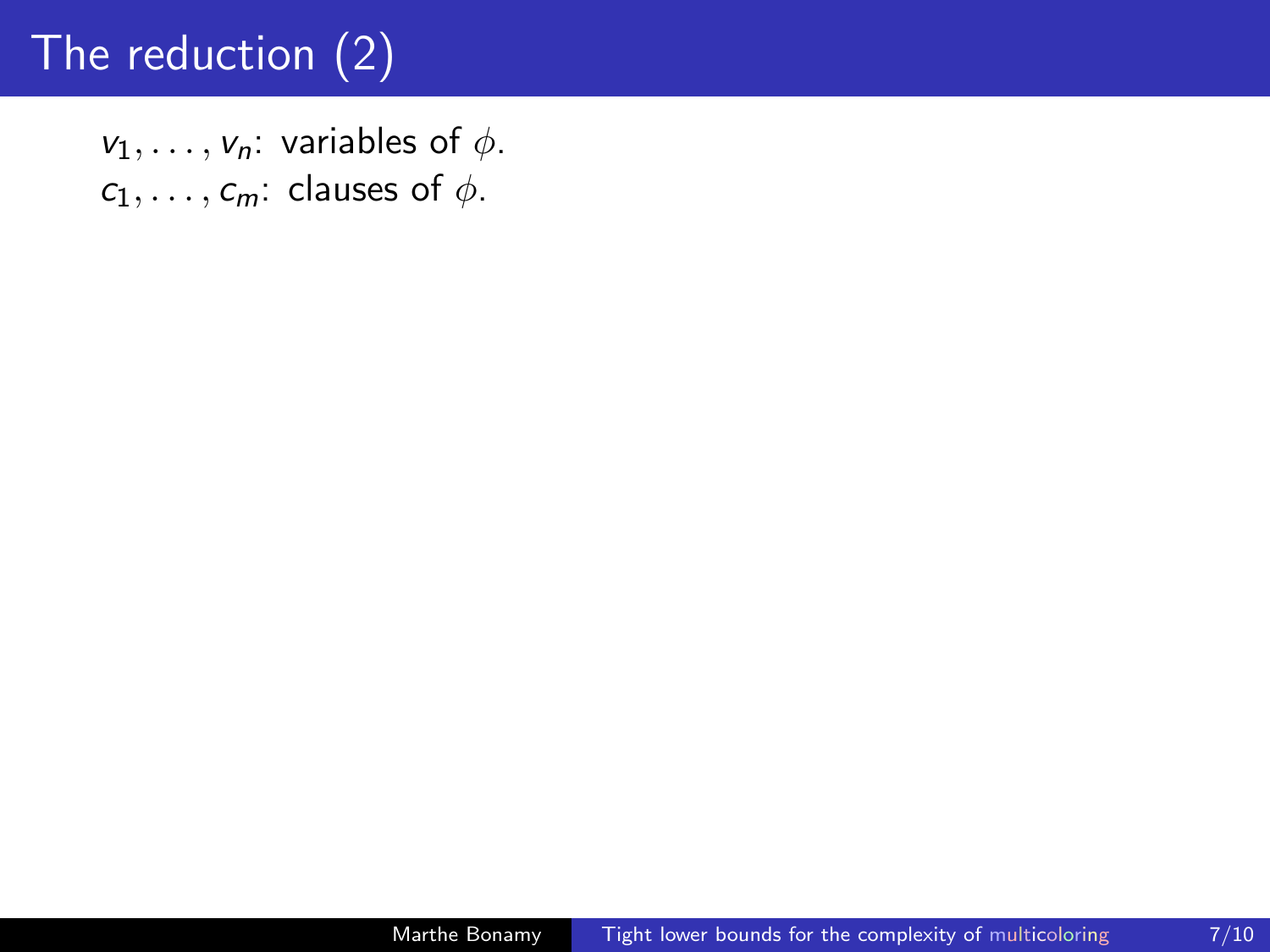$v_1, \ldots, v_n$ : variables of  $\phi$ .

- $c_1, \ldots, c_m$ : clauses of  $\phi$ .
	- Groups of variables of size  $\log b: \ V_1, \ldots, V_{\frac{n}{\log b}}$
	- Groups of clauses of size  $b$ :  $C_1, \ldots, C_{\frac{m}{b}}$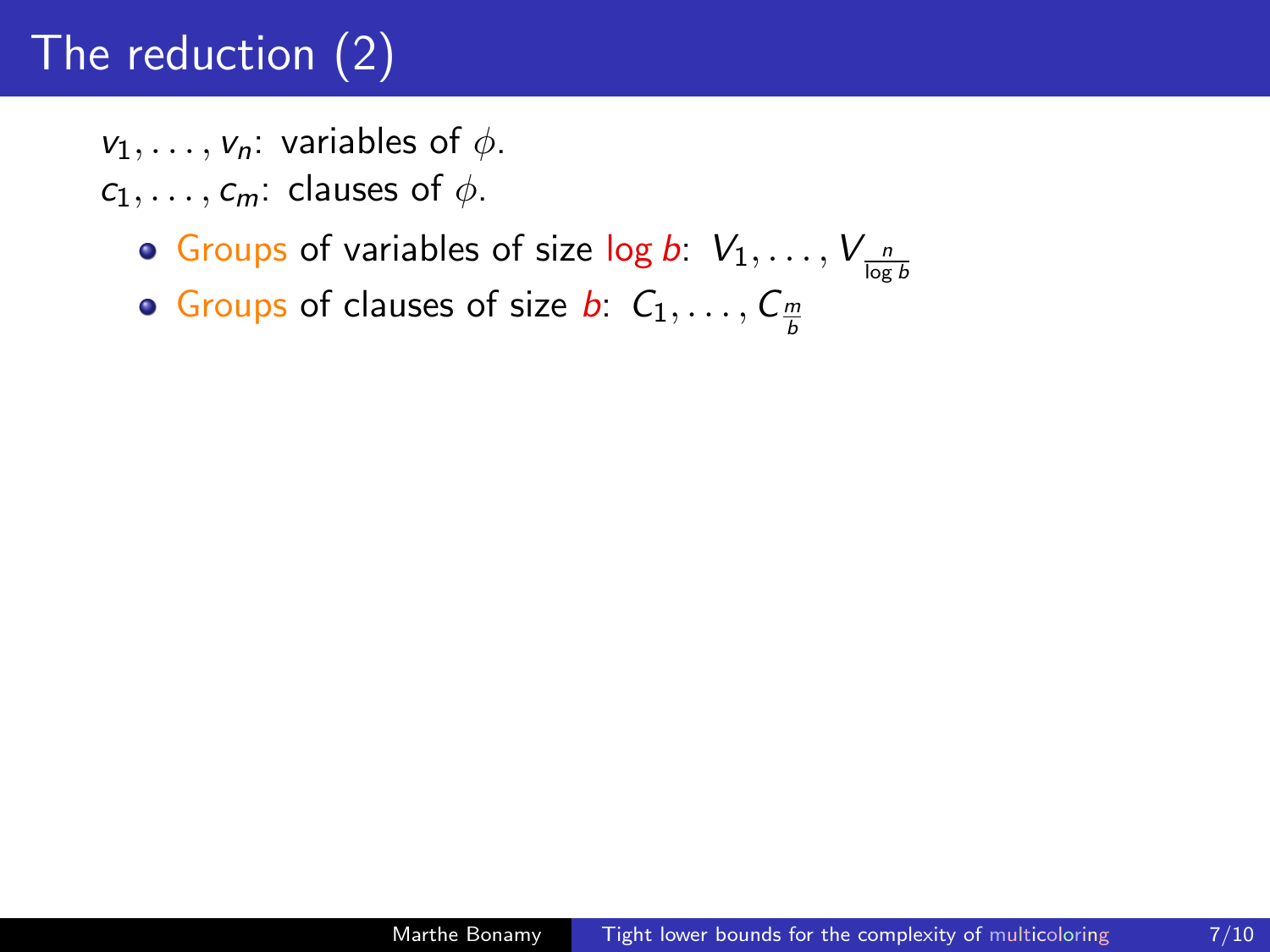$v_1, \ldots, v_n$ : variables of  $\phi$ .

- $c_1, \ldots, c_m$ : clauses of  $\phi$ .
	- Groups of variables of size  $\log b: \ V_1, \ldots, V_{\frac{n}{\log b}}$
	- Groups of clauses of size  $b$ :  $C_1, \ldots, C_{\frac{m}{b}}$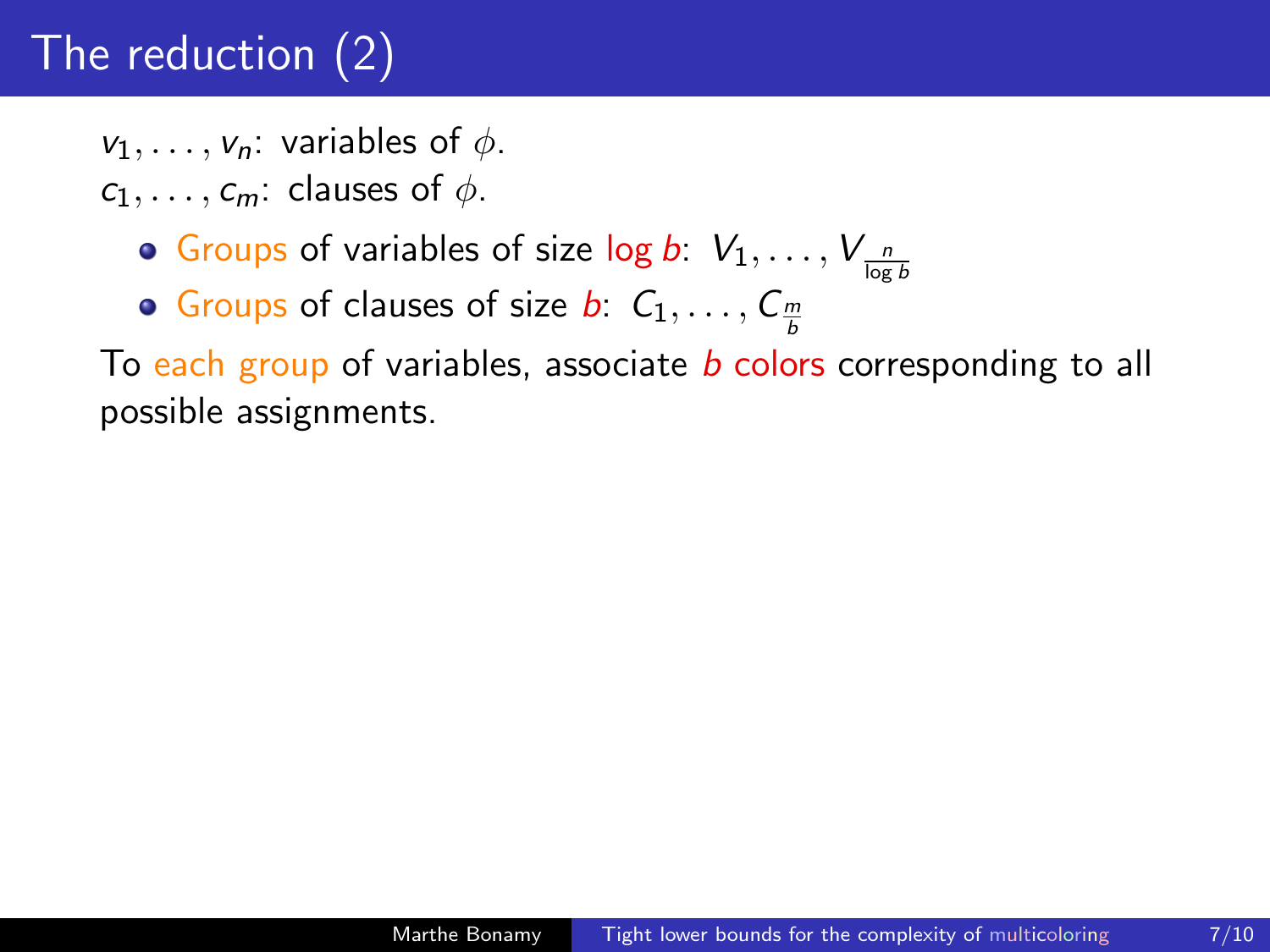$v_1, \ldots, v_n$ : variables of  $\phi$ .

- $c_1, \ldots, c_m$ : clauses of  $\phi$ .
	- Groups of variables of size  $\log b: \ V_1, \ldots, V_{\frac{n}{\log b}}$
	- Groups of clauses of size  $b$ :  $C_1, \ldots, C_{\frac{m}{b}}$

$$
V_1 \t V_i \t V_{\frac{n}{\log b}}
$$
\n
$$
\bigcirc \t O \t O
$$
\n
$$
C_1 \t C_j \t C_{\frac{m}{b}}
$$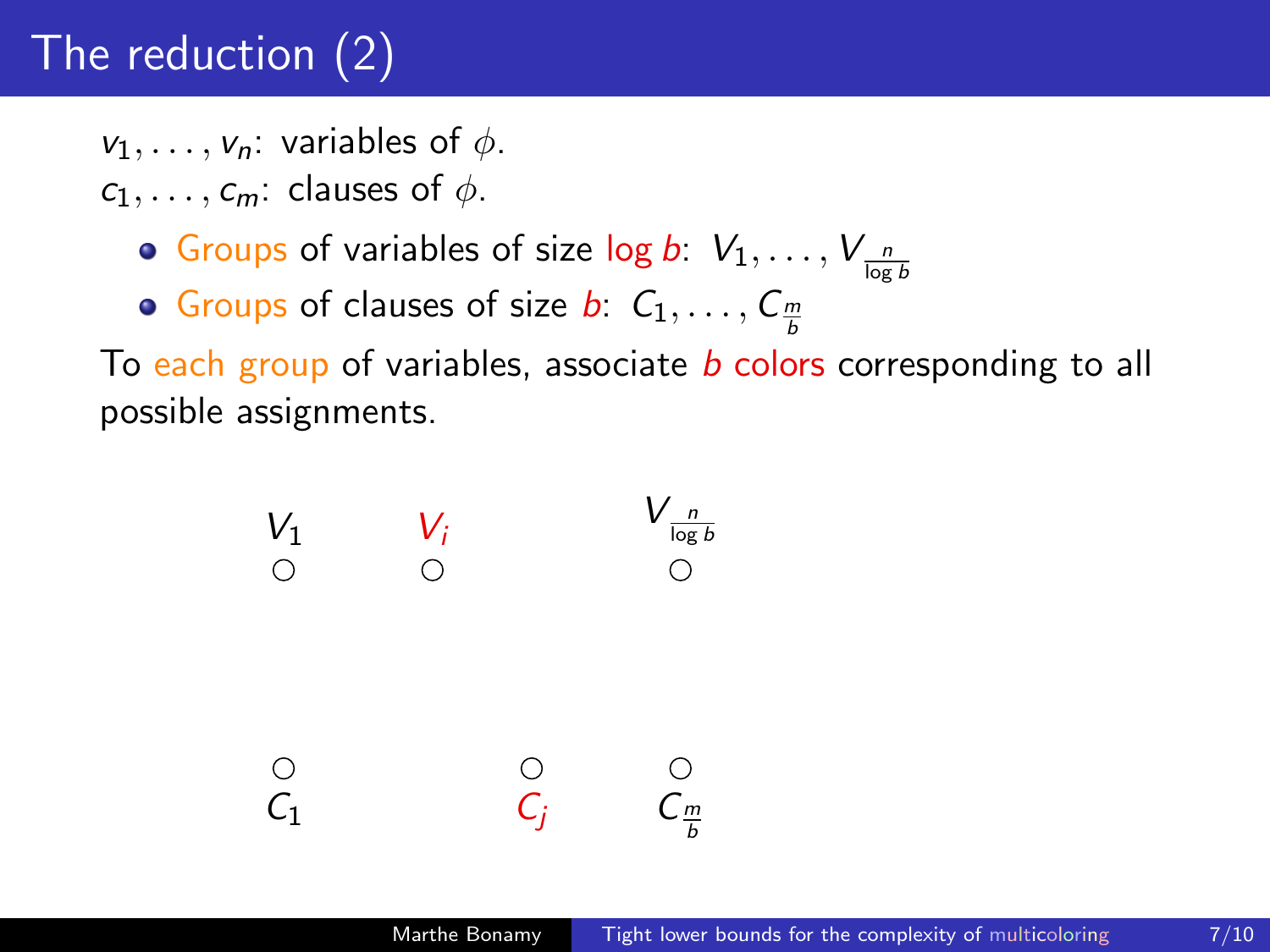$v_1, \ldots, v_n$ : variables of  $\phi$ .

- $c_1, \ldots, c_m$ : clauses of  $\phi$ .
	- Groups of variables of size  $\log b: \ V_1, \ldots, V_{\frac{n}{\log b}}$
	- Groups of clauses of size  $b$ :  $C_1, \ldots, C_{\frac{m}{b}}$

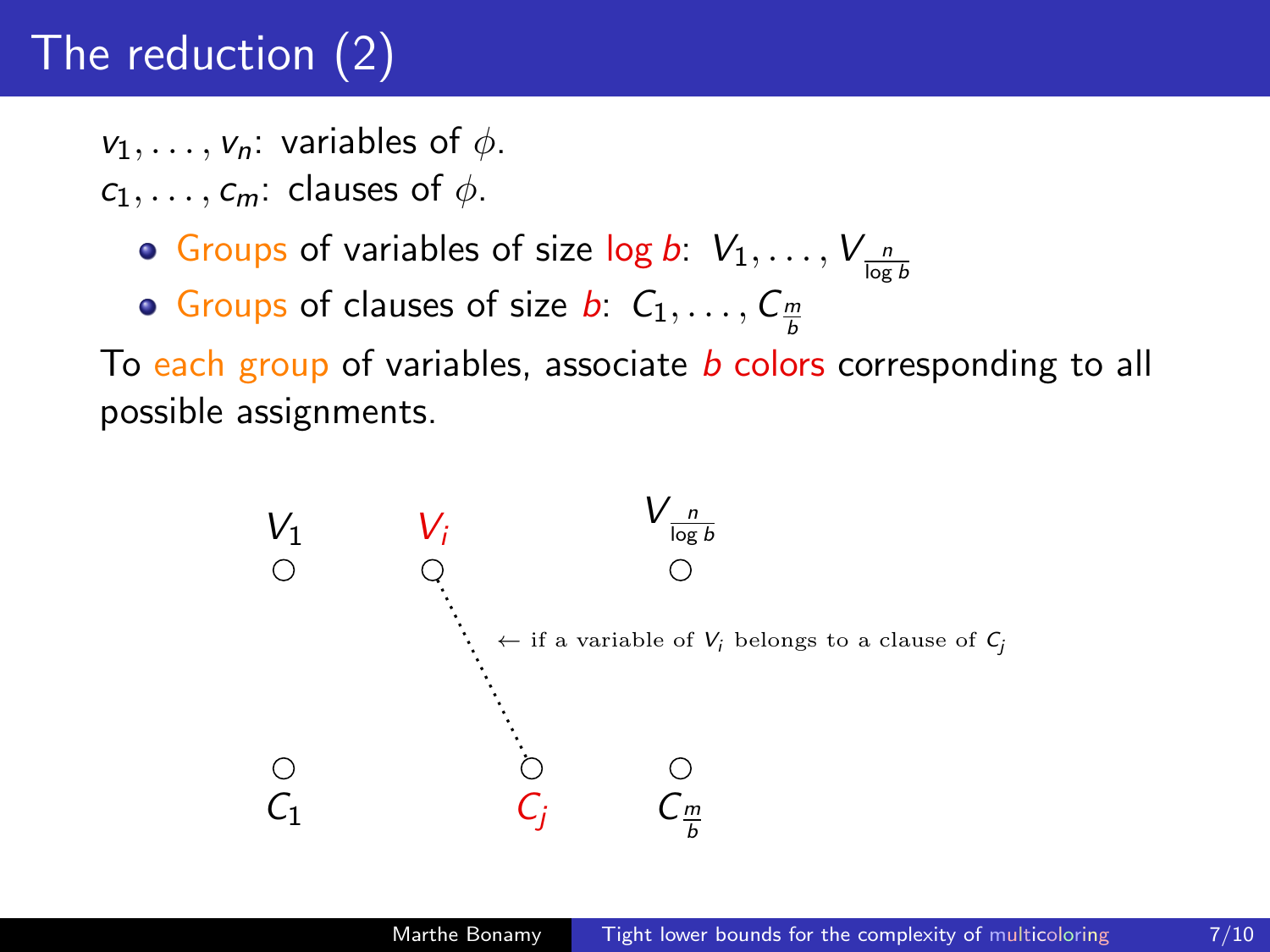$v_1, \ldots, v_n$ : variables of  $\phi$ .

- $c_1, \ldots, c_m$ : clauses of  $\phi$ .
	- Groups of variables of size  $\log b: \ V_1, \ldots, V_{\frac{n}{\log b}}$
	- Groups of clauses of size  $b$ :  $C_1, \ldots, C_{\frac{m}{b}}$

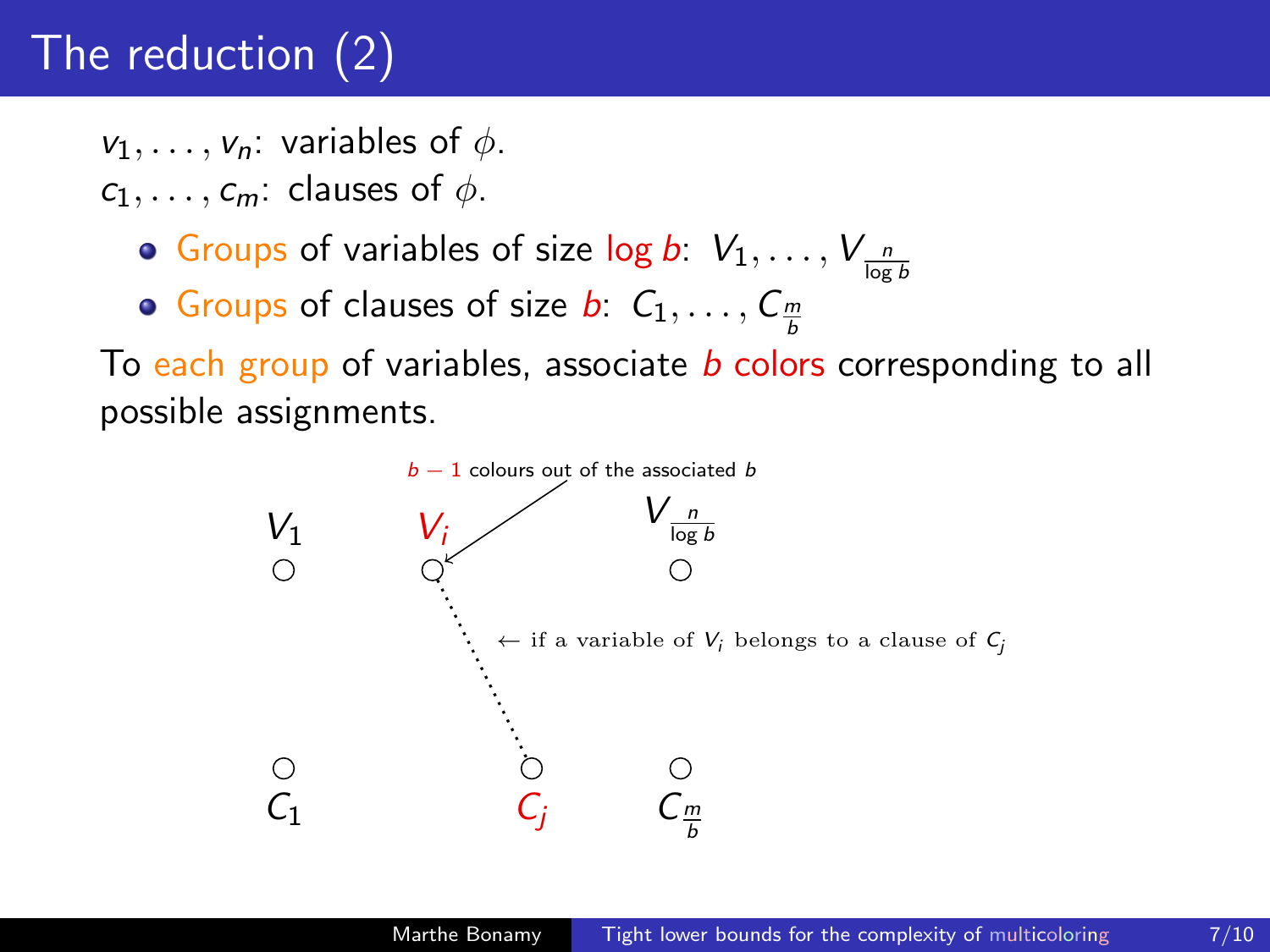$v_1, \ldots, v_n$ : variables of  $\phi$ .

- $c_1, \ldots, c_m$ : clauses of  $\phi$ .
	- Groups of variables of size  $\log b: \ V_1, \ldots, V_{\frac{n}{\log b}}$
	- Groups of clauses of size  $b$ :  $C_1, \ldots, C_{\frac{m}{b}}$



**b** colours out of all that satisfy one of the clauses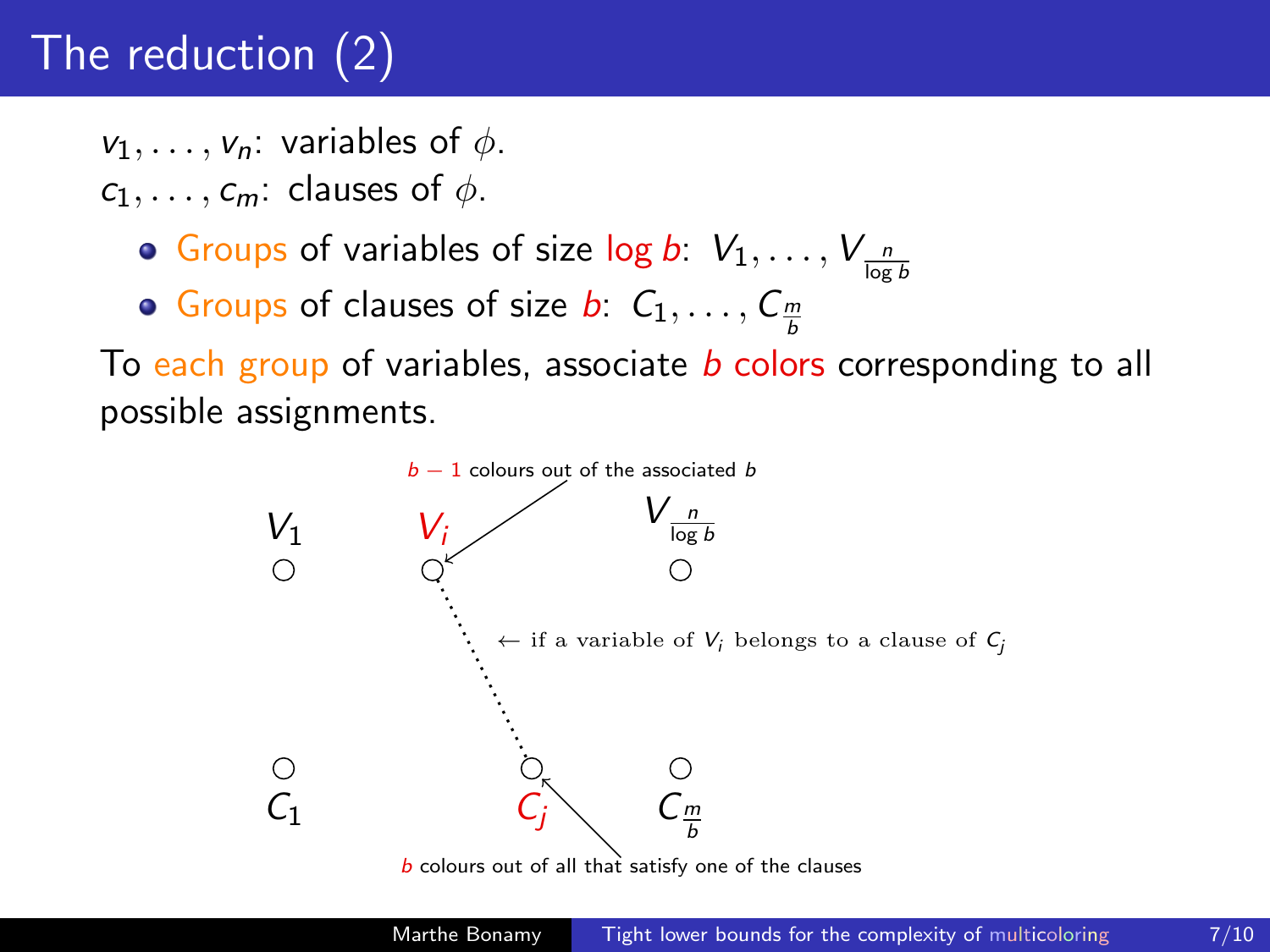Given a set  $X$  and a (mysterious) weight function  $\omega : X \to \{-d, -d + 1, \ldots, d - 1, d\},\$ 

> Minimum size of a collection  $(S_1, \ldots, S_p)$  s.t. if  $\sum_{a\in S_i}\omega(a)=0$  for every  $i$  then  $\omega\equiv 0$ ?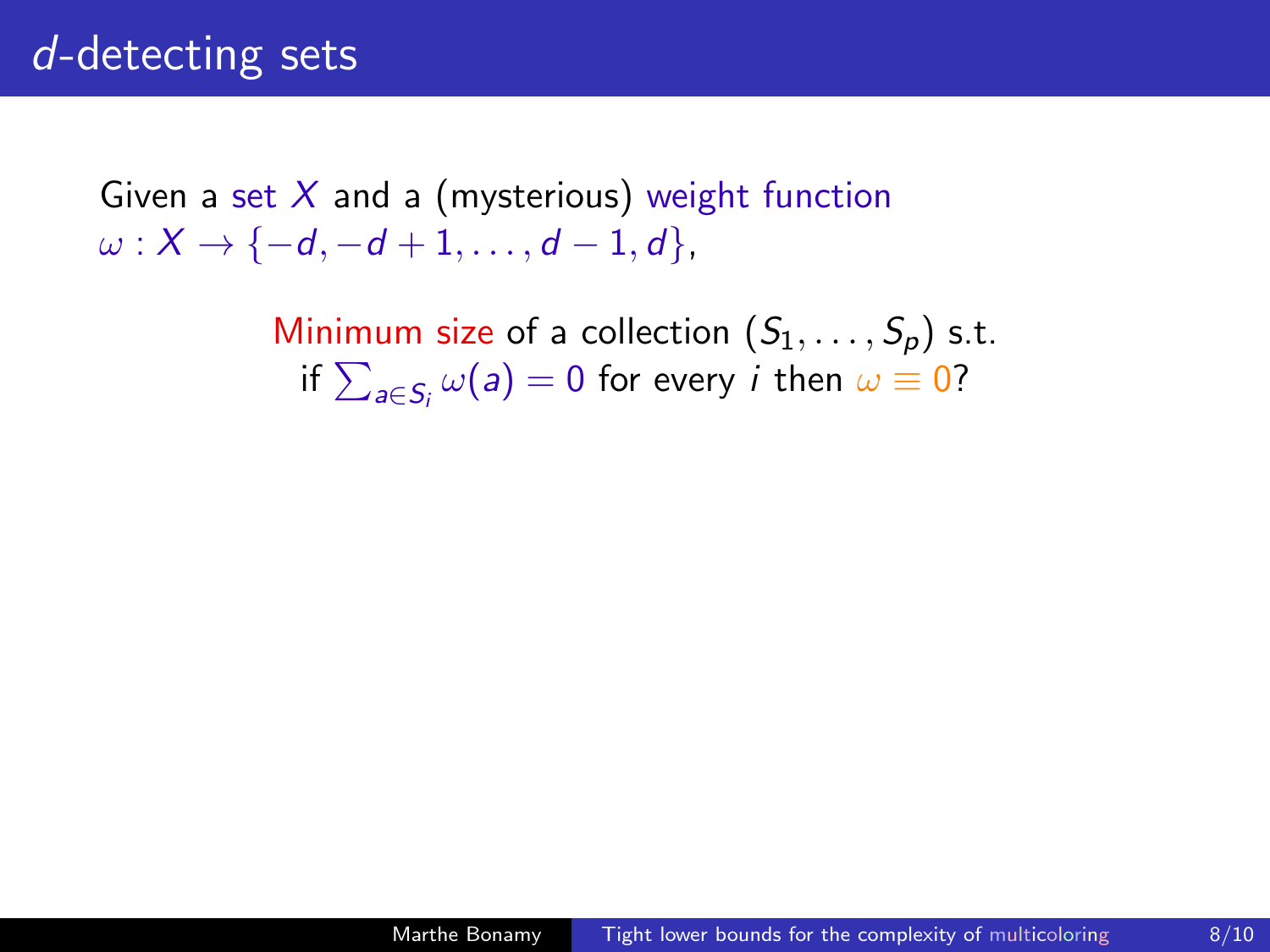Given a set  $X$  and a (mysterious) weight function  $\omega: X \to \{-d, -d+1, \ldots, d-1, d\},\$ 

> Minimum size of a collection  $(S_1, \ldots, S_p)$  s.t. if  $\sum_{a\in S_i}\omega(a)=0$  for every  $i$  then  $\omega\equiv 0$ ?

 $\rightsquigarrow$  encodes all subsets of X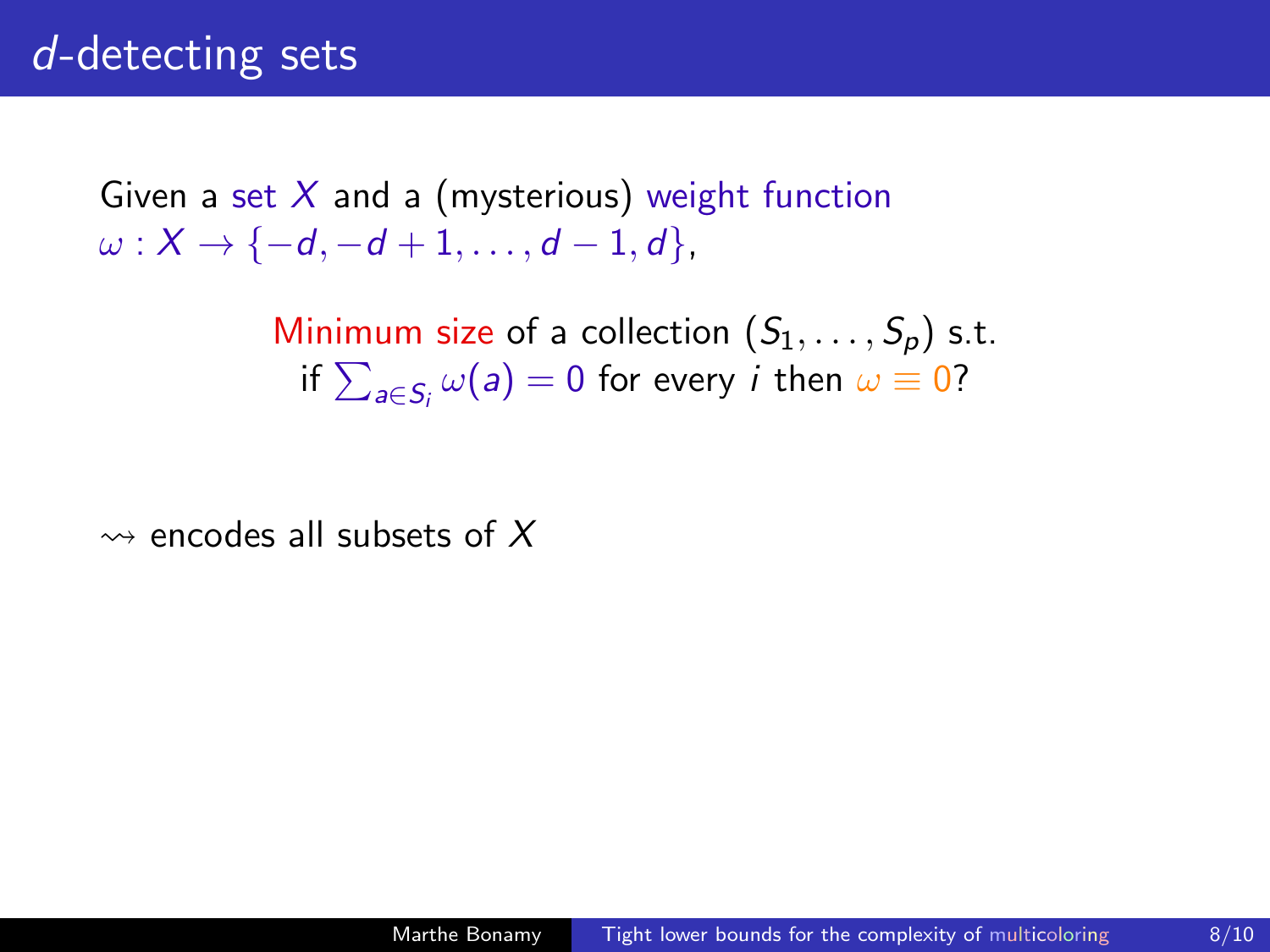Given a set  $X$  and a (mysterious) weight function  $\omega : X \to \{-d, -d + 1, \ldots, d - 1, d\},\$ 

> Minimum size of a collection  $(S_1, \ldots, S_n)$  s.t. if  $\sum_{a\in S_i}\omega(a)=0$  for every  $i$  then  $\omega\equiv 0$ ?

 $\rightsquigarrow$  encodes all subsets of  $X\Rightarrow p \geq \frac{|X|}{\log |X|}$  $\frac{|\Delta|}{\log |X|}$ .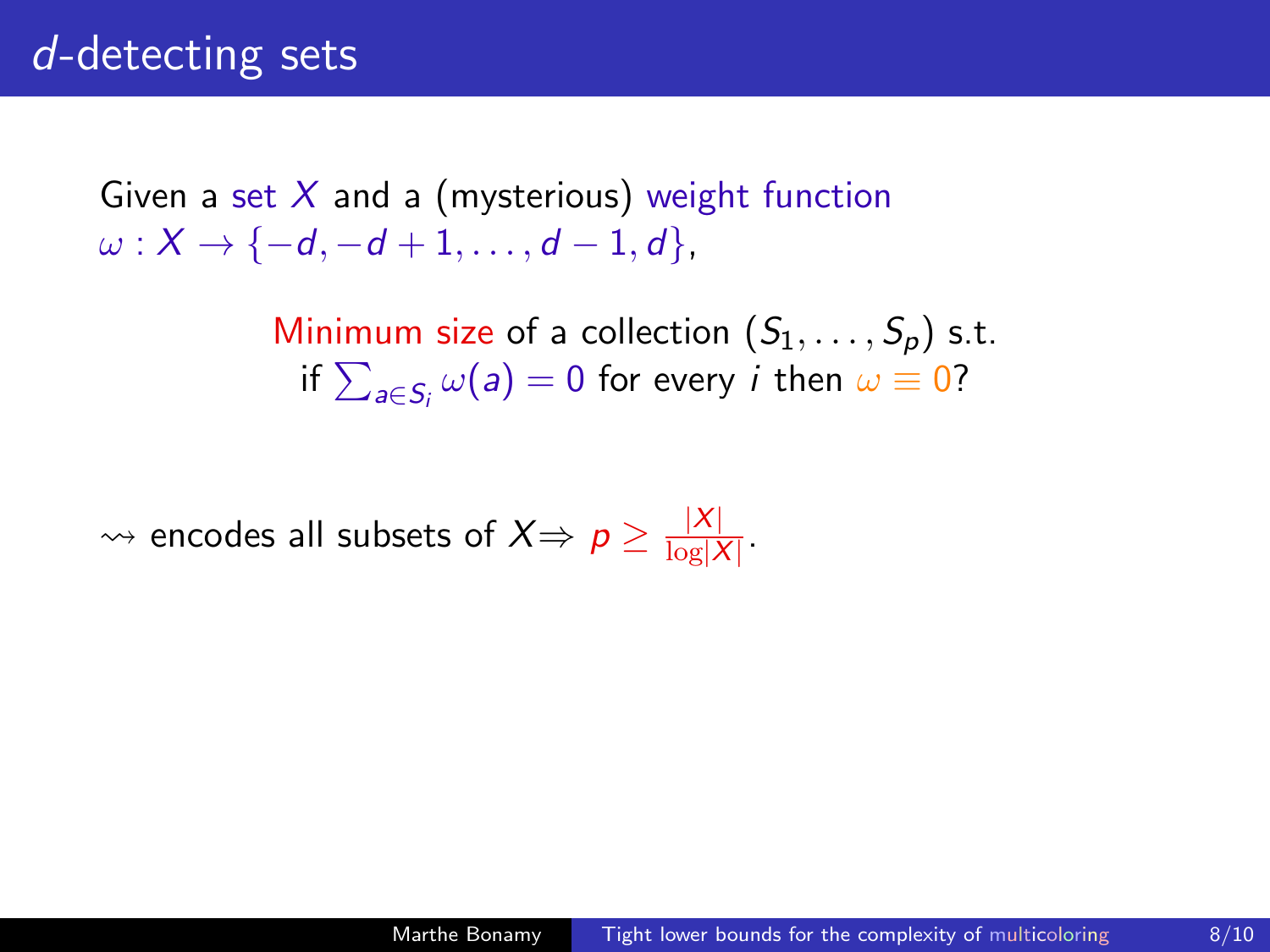Given a set  $X$  and a (mysterious) weight function  $\omega : X \to \{-d, -d + 1, \ldots, d - 1, d\},\$ 

> Minimum size of a collection  $(S_1, \ldots, S_n)$  s.t. if  $\sum_{a\in S_i}\omega(a)=0$  for every  $i$  then  $\omega\equiv 0$ ?

 $\rightsquigarrow$  encodes all subsets of  $X\Rightarrow p \geq \frac{|X|}{\log |X|}$  $\frac{|\Delta|}{\log |X|}$ .

$$
O(\frac{|X|}{\log |X|})
$$
 is enough! (Lindström '65)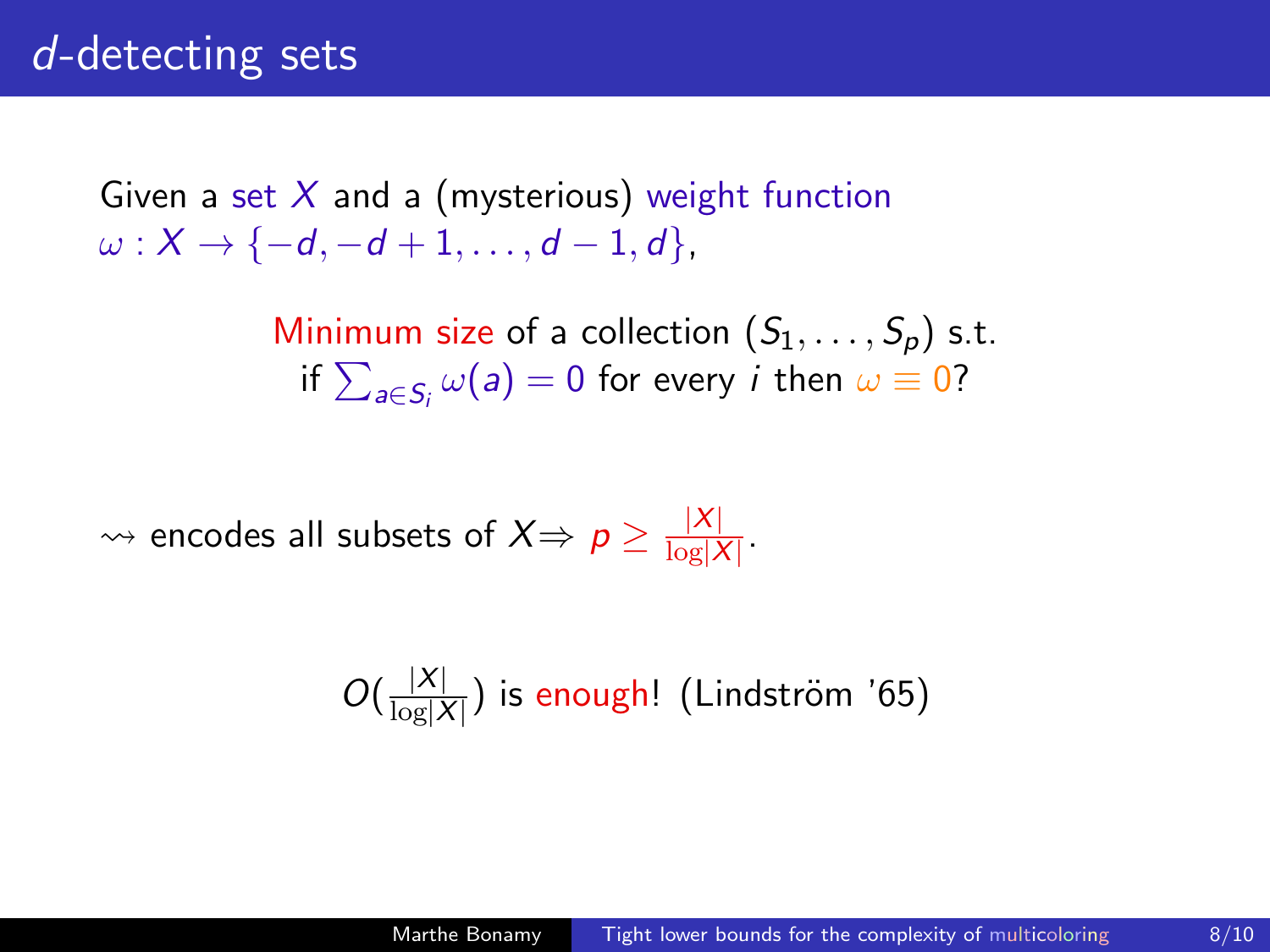### <span id="page-37-0"></span>**Conclusion**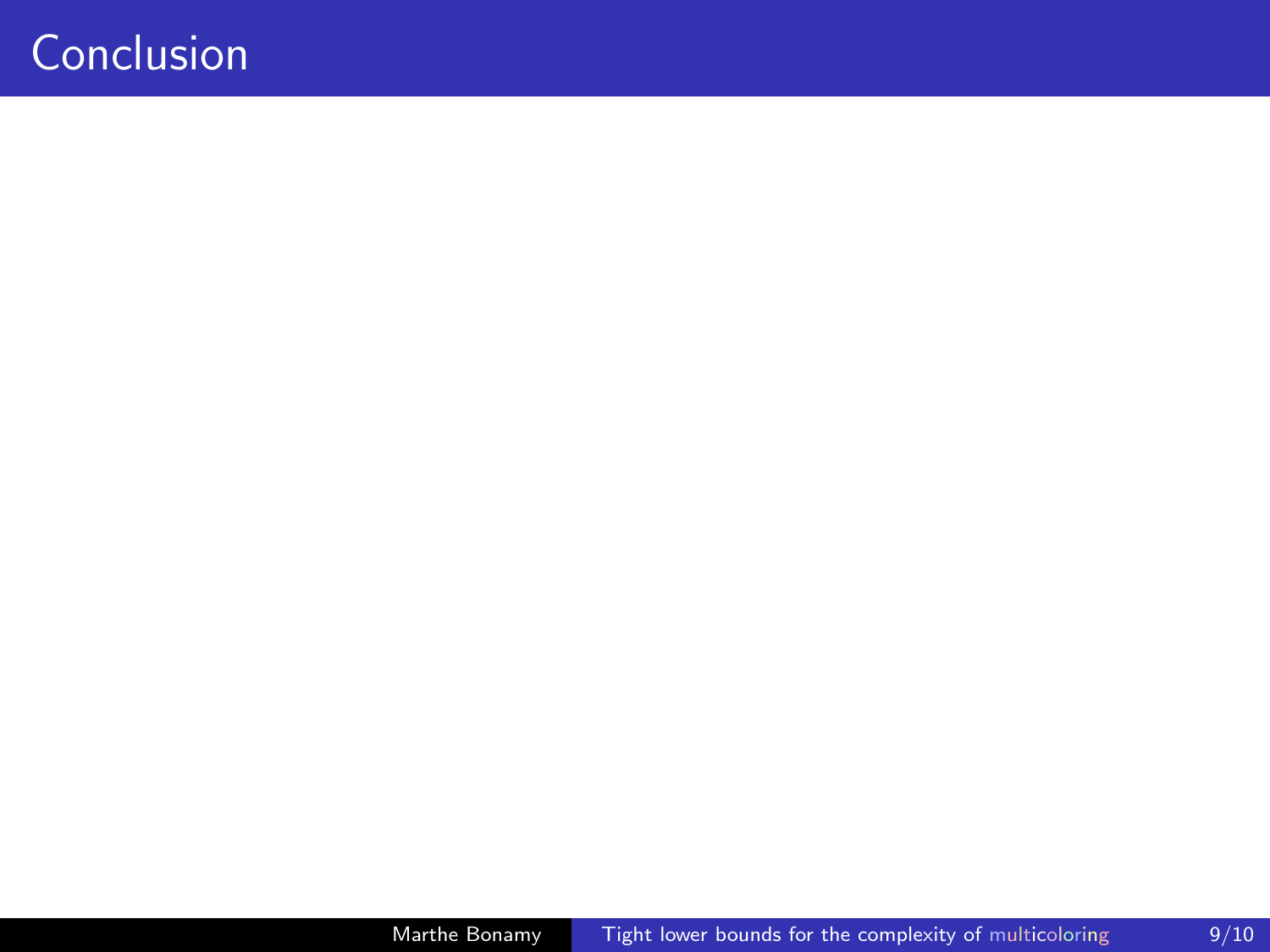# Thanks!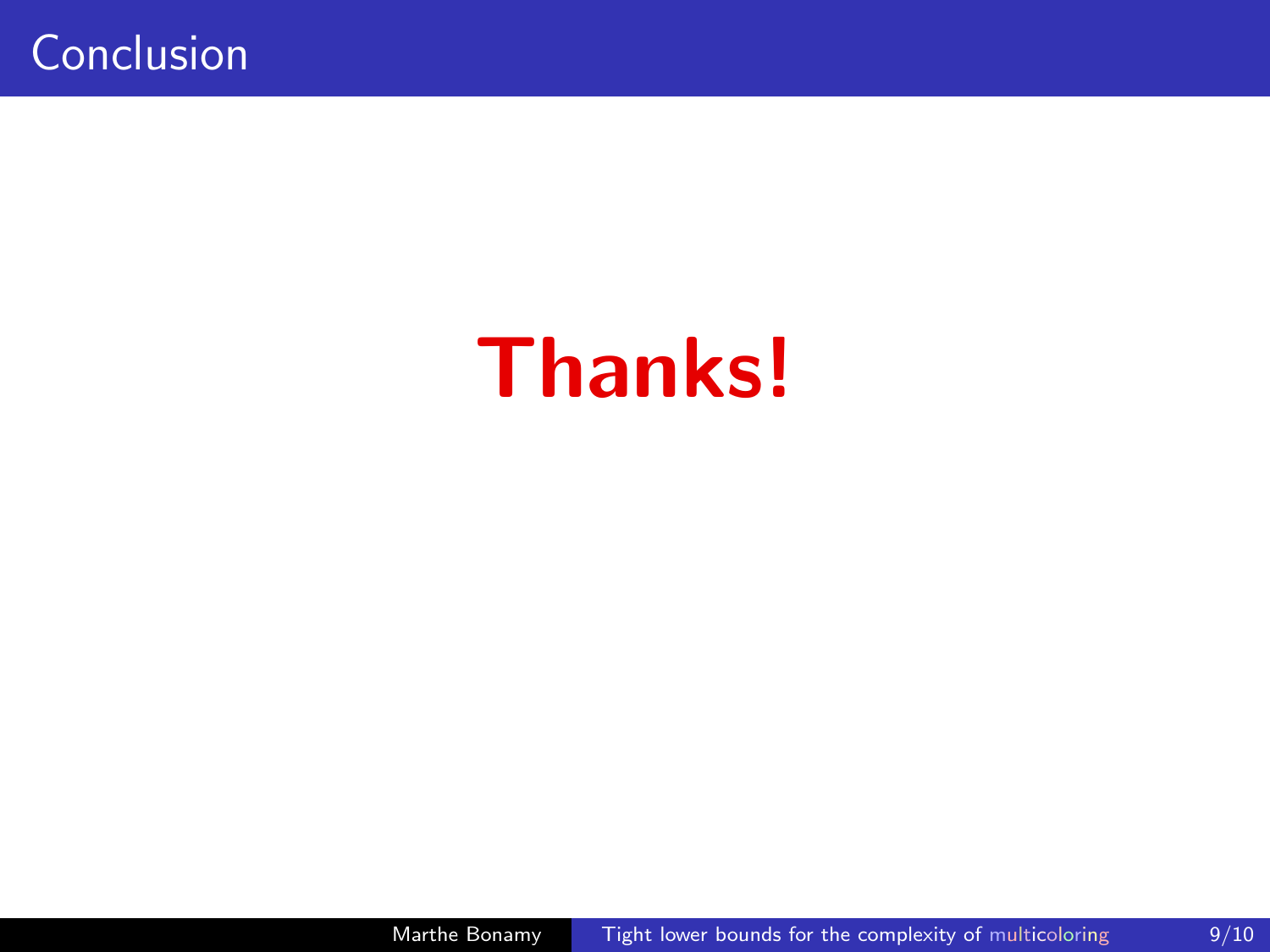### Homomorphism

#### Definition

A graph G is homomorphic to a graph H if there is a function  $f: V(G) \rightarrow V(H)$  that preserves adjacency.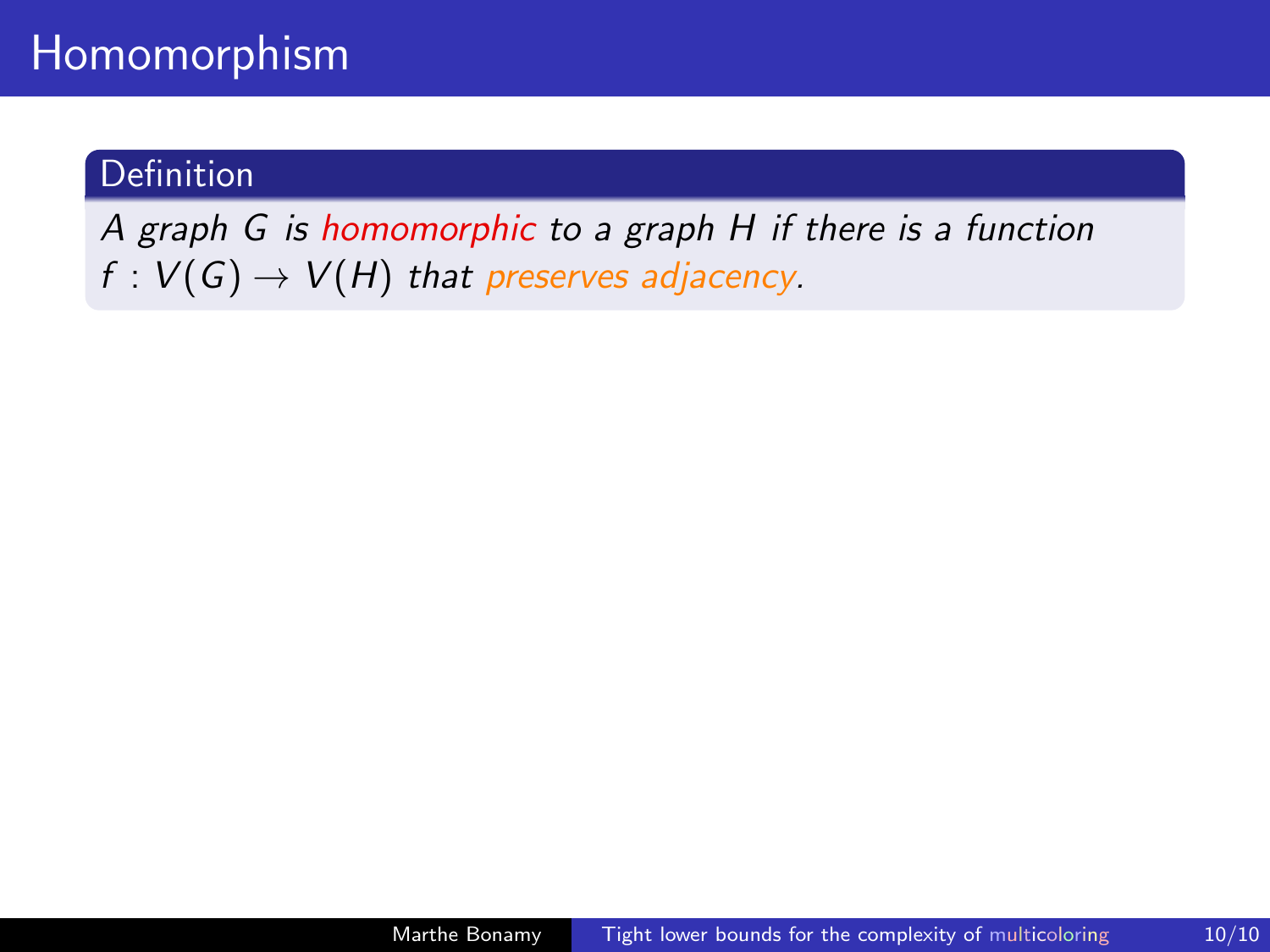A graph G is homomorphic to a graph H if there is a function  $f: V(G) \rightarrow V(H)$  that preserves adjacency.

k-coloring: homomorphism to  $K_k$ .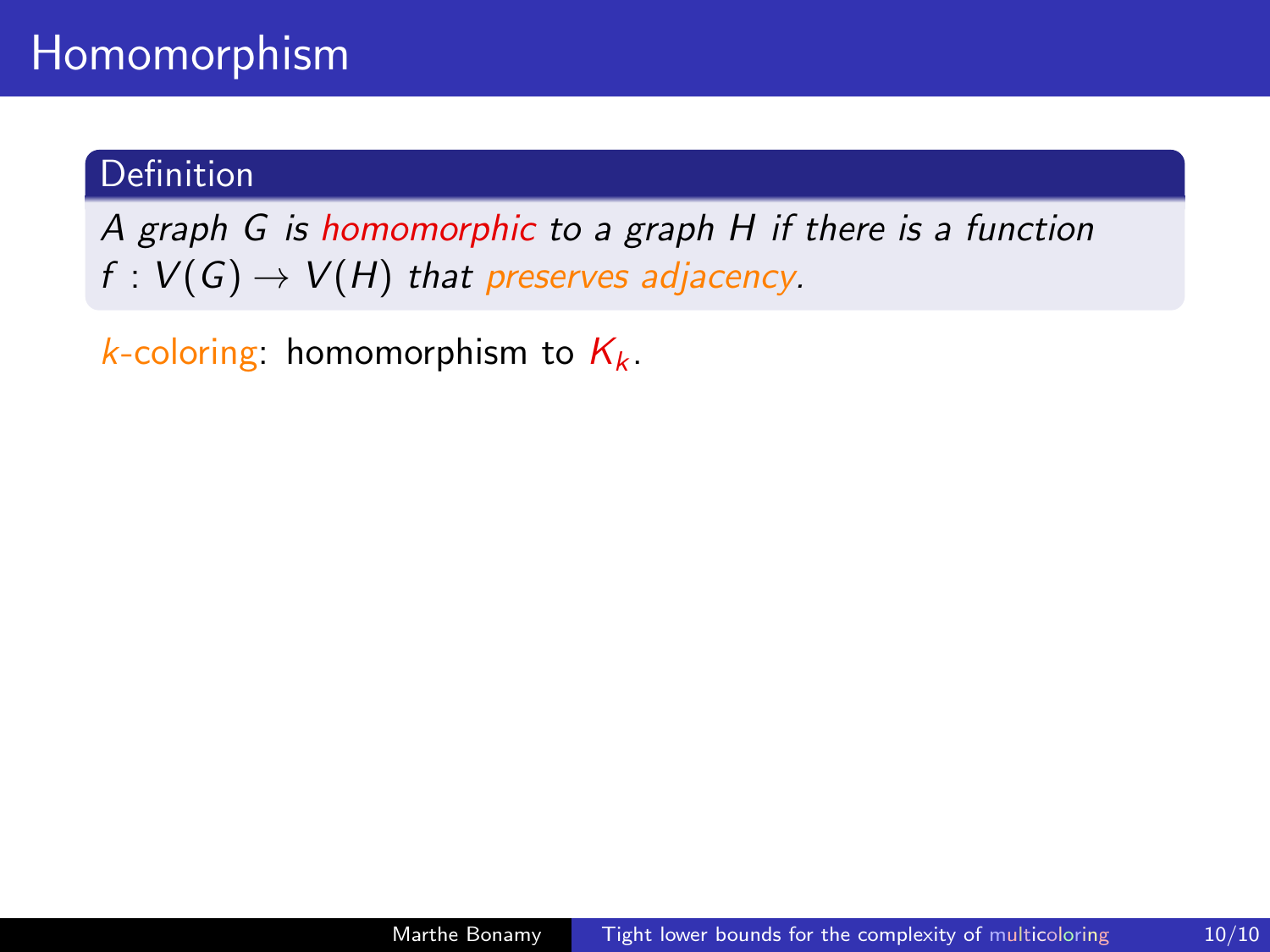A graph G is homomorphic to a graph H if there is a function  $f: V(G) \rightarrow V(H)$  that preserves adjacency.

*k*-coloring: homomorphism to  $K_k$ . a: b-coloring: homomorphism to  $KG_{a,b}$ . (graph on vertex set  $\binom{\{1,\dots,a\}}{b}$  $\binom{m, a}{b}$  with edges between disjoint sets).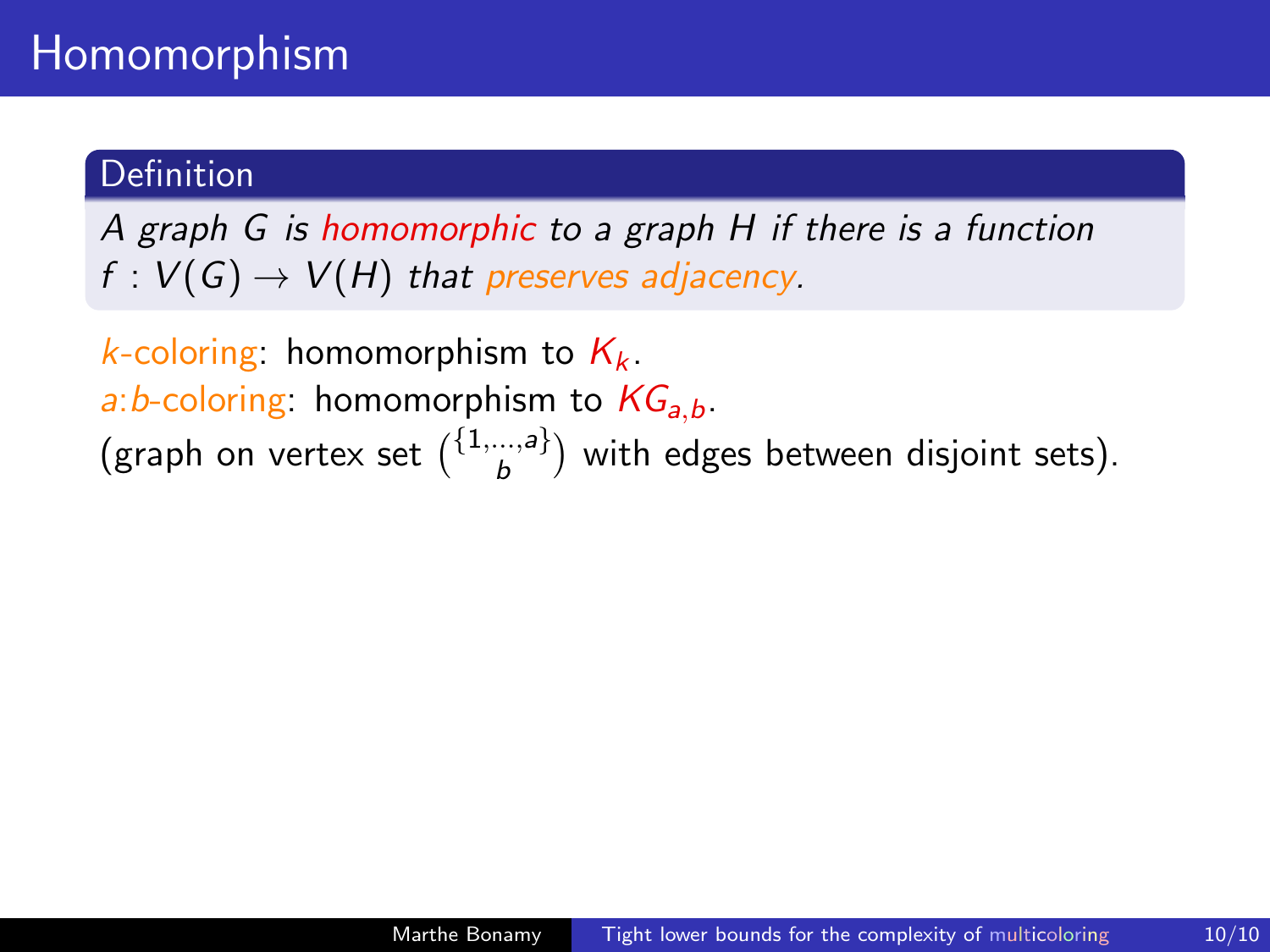A graph G is homomorphic to a graph H if there is a function  $f: V(G) \rightarrow V(H)$  that preserves adjacency.

*k*-coloring: homomorphism to  $K_k$ . a: b-coloring: homomorphism to  $KG_{ab}$ . (graph on vertex set  $\binom{\{1,\dots,a\}}{b}$  $\binom{m, a}{b}$  with edges between disjoint sets).

Theorem (Hell, Neˇsetril '90)

For fixed H, "is G homomorphic to H?": NP-hard unless H is bipartite.